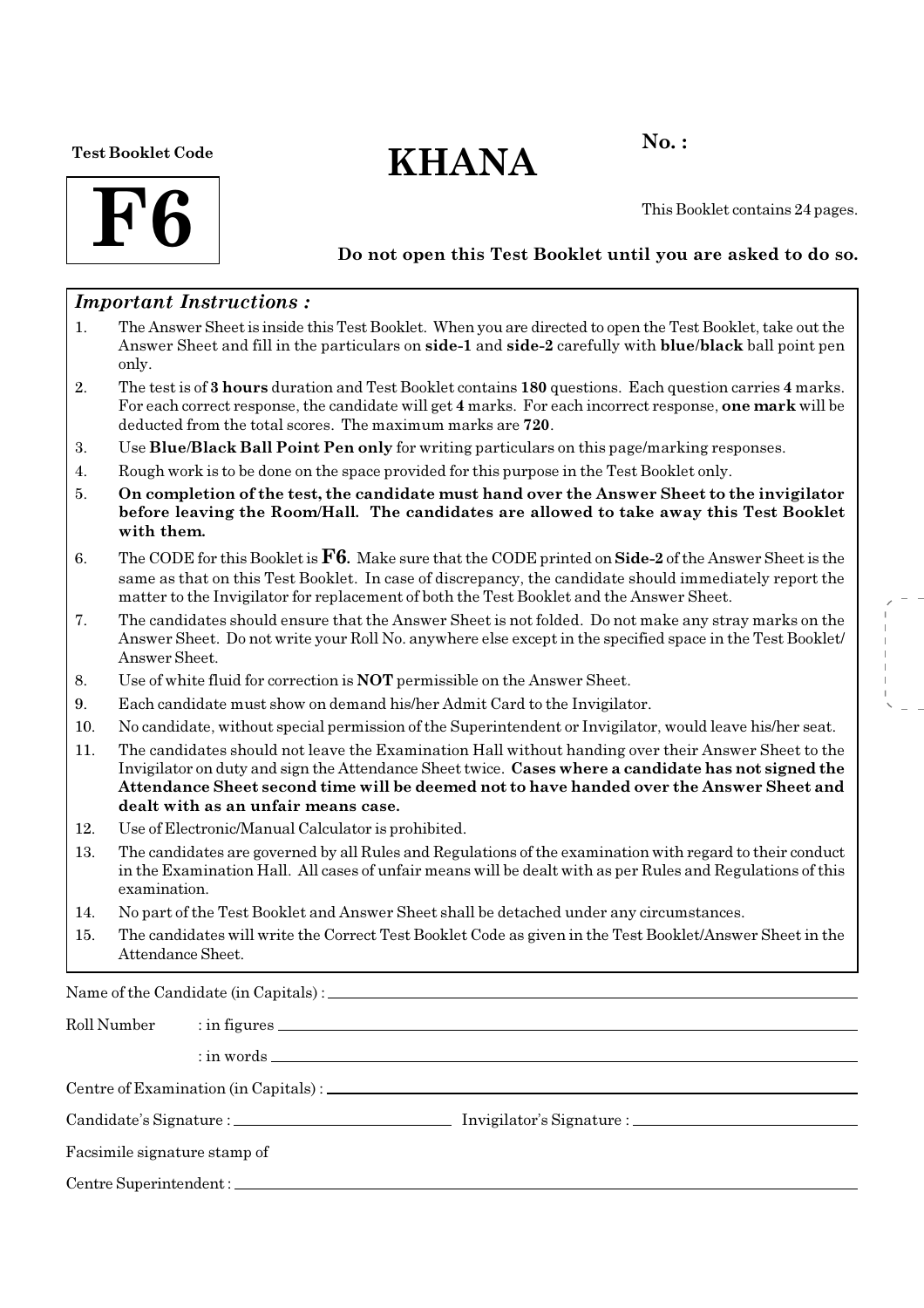#### $F6$  2

- 1. The calculated spin only magnetic moment of  $Cr^{2+}$ ion is :
	- (1) 5.92 BM
	- (2) 2.84 BM
	- (3) 3.87 BM
	- (4) 4.90 BM
- 2. Which of the following is a cationic detergent ?
	- (1) Cetyltrimethyl ammonium bromide
	- (2) Sodium dodecylbenzene sulphonate
	- (3) Sodium lauryl sulphate
	- (4) Sodium stearate
- 3. Which of the following amine will give the carbylamine test ?









- 4. Which of the following set of molecules will have zero dipole moment ?
	- (1) Nitrogen trifluoride, beryllium difluoride, water, 1,3-dichlorobenzene
	- (2) Boron trifluoride, beryllium difluoride, carbon dioxide, 1,4-dichlorobenzene
	- (3) Ammonia, beryllium difluoride, water, 1,4-dichlorobenzene
	- (4) Boron trifluoride, hydrogen fluoride, carbon dioxide, 1,3-dichlorobenzene

#### 5. Which of the following is a natural polymer ?

- (1) polybutadiene
- (2) poly (Butadiene-acrylonitrile)
- (3) cis-1,4-polyisoprene
- (4) poly (Butadiene-styrene)
- 6. Match the following and identify the correct option.

| (a)                         |          | $CO(g) + H2(g)$          |      | (i)   | $Mg(HCO3)2 +$                      |
|-----------------------------|----------|--------------------------|------|-------|------------------------------------|
|                             |          |                          |      |       | Ca(HCO <sub>3</sub> ) <sub>2</sub> |
| (b)                         | water    | Temporary<br>hardness of |      | (ii)  | An electron<br>deficient hydride   |
| $\left( \mathrm{c} \right)$ | $B_2H_6$ |                          |      | (iii) | Synthesis gas                      |
| (d)                         | $H_2O_2$ |                          |      | (iv)  | Non-planar<br>structure            |
|                             | (a)      | (b)                      | (c)  | (d)   |                                    |
| (1)                         | (iii)    | (iv)                     | (ii) | (i)   |                                    |
| (2)                         | (i)      | (iii)                    | (ii) | (iv)  |                                    |

| (1)        | (     | 1 1      | (11) | (1)  |
|------------|-------|----------|------|------|
| (2)        | (i)   | (iii)    | (11) | (iv) |
| <b>(3)</b> | (iii) | $\rm(i)$ | (i)  | (iv) |
| (4)        | (iii) | (i)      | (i)  | (iv) |

- 7. An increase in the concentration of the reactants of a reaction leads to change in :
	- (1) threshold energy
	- (2) collision frequency
	- (3) activation energy
	- (4) heat of reaction
- 8. The freezing point depression constant  $(K_f)$  of benzene is  $5.12$  K kg mol<sup>-1</sup>. The freezing point depression for the solution of molality 0.078 m containing a non-electrolyte solute in benzene is (rounded off upto two decimal places) :
	- $(1)$  0.40 K
	- $(2)$  0.60 K
	- $(3)$  0.20 K
	- (4) 0.80 K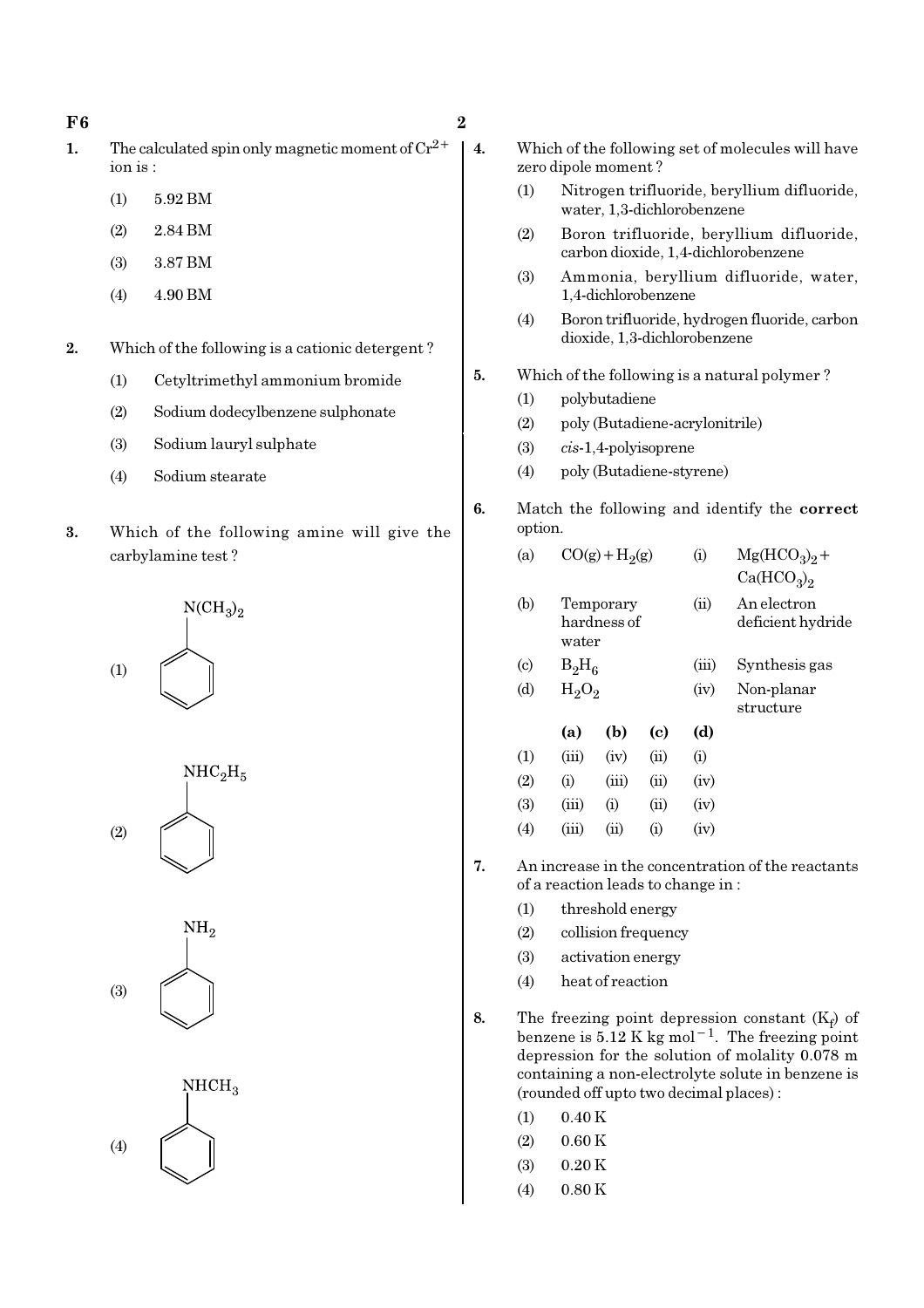- 9. Identify a molecule which does not exist.
	- $(1)$   $C_2$
	- $(2)$   $O_2$
	- $(3)$  He<sub>2</sub>
	- $(4)$  Li<sub>2</sub>
- 10. What is the change in oxidation number of carbon in the following reaction ?
	- $\text{CH}_4(g) + 4\text{Cl}_2(g) \rightarrow \text{CCl}_4(l) + 4\text{HCl}(g)$
	- (1)  $-4$  to  $+4$
	- (2)  $0 \text{ to } -4$
	- (3)  $+4$  to  $+4$
	- (4)  $0 \text{ to } +4$
- 11. The following metal ion activates many enzymes, participates in the oxidation of glucose to produce ATP and with Na, is responsible for the transmission of nerve signals.
	- (1) Calcium
	- (2) Potassium
	- (3) Iron
	- (4) Copper

#### 12. Match the following :

|                           | Oxide                   |       | <b>Nature</b>                        |
|---------------------------|-------------------------|-------|--------------------------------------|
| (a)                       | CO                      | (i)   | Basic                                |
| (b)                       | BaO                     | (ii)  | Neutral                              |
| $\left( \text{c} \right)$ | $\text{Al}_2\text{O}_3$ | (iii) | Acidic                               |
| (d)                       | $Cl_2O_7$               | (iv)  | Amphoteric                           |
|                           |                         |       | Which of the following is correct on |

Which of the following is correct option ?

|     | (a)   | (b)   | (c)   | (d)      |
|-----|-------|-------|-------|----------|
| (1) | (iii) | (iv)  | (i)   | (ii)     |
| (2) | (iv)  | (iii) | (ii)  | $\rm(i)$ |
| (3) | (i)   | (ii)  | (iii) | (iv)     |
| (4) | (ii)  | (i)   | (iv)  | (iii)    |

- 13. Reaction between benzaldehyde and acetophenone in presence of dilute NaOH is known as :
	- (1) Cross Cannizzaro's reaction
	- (2) Cross Aldol condensation
	- (3) Aldol condensation
	- (4) Cannizzaro's reaction

14. Anisole on cleavage with HI gives :



- 15. For the reaction,  $2Cl(g) \rightarrow Cl_2(g)$ , the correct option is :
	- (1)  $\Delta_r H < 0$  and  $\Delta_r S > 0$
	- (2)  $\Delta_r H < 0$  and  $\Delta_r S < 0$
	- (3)  $\Delta_r H > 0$  and  $\Delta_r S > 0$
	- (4)  $\Delta_r H > 0$  and  $\Delta_r S < 0$
- 16. Identify the correct statements from the following :
	- (a)  $CO_2(g)$  is used as refrigerant for ice-cream and frozen food.
	- (b) The structure of  $C_{60}$  contains twelve six carbon rings and twenty five carbon rings.
	- (c) ZSM-5, a type of zeolite, is used to convert alcohols into gasoline.
	- (d) CO is colorless and odourless gas.
	- $(1)$  (b) and  $(c)$  only
	- $(2)$  (c) and (d) only
	- $(3)$   $(a)$ ,  $(b)$  and  $(c)$  only
	- $(4)$  (a) and (c) only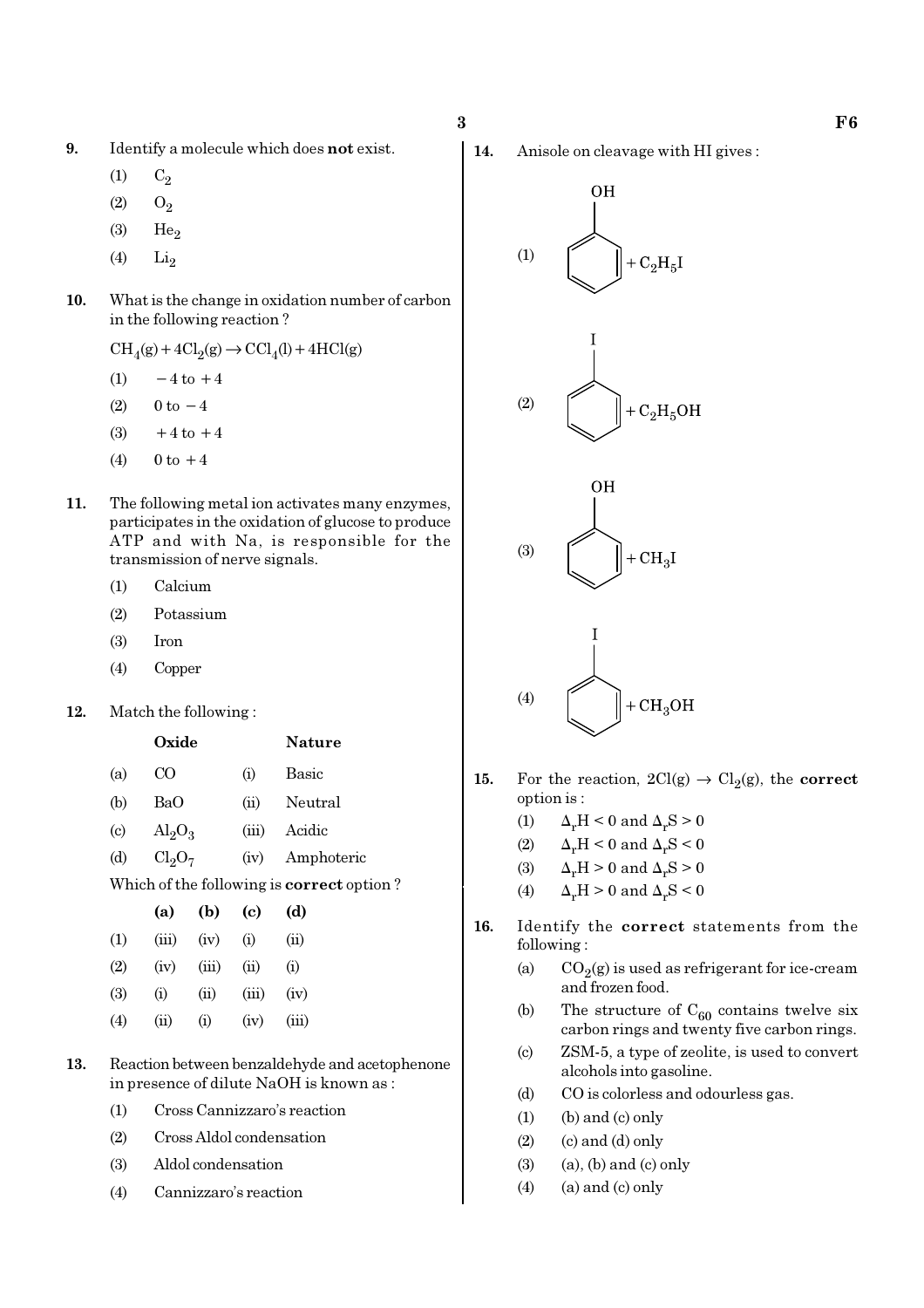$F6$  4

- 17. Which of the following alkane cannot be made in  $\vert$ good yield by Wurtz reaction ?
	- (1) n-Heptane
	- (2) n-Butane
	- (3) n-Hexane
	- (4) 2,3-Dimethylbutane
- 18. HCl was passed through a solution of  $\mathrm{CaCl}_{2}$ ,  $\mathrm{MgCl}_{2}$ and NaCl. Which of the following compound(s) crystallise(s) ?
	- (1) Only  $MgCl<sub>2</sub>$
	- (2) NaCl,  $MgCl<sub>2</sub>$  and  $CaCl<sub>2</sub>$
	- (3) Both  $MgCl<sub>2</sub>$  and  $CaCl<sub>2</sub>$
	- (4) Only NaCl
- 19. Which one of the followings has maximum number of atoms ?
	- (1) 1 g of  $O_2(g)$  [Atomic mass of O = 16]
	- (2) 1 g of  $Li(s)$  [Atomic mass of  $Li = 7$ ]
	- (3) 1 g of Ag(s) [Atomic mass of Ag =  $108$ ]
	- (4) 1 g of Mg(s) [Atomic mass of Mg = 24]
- 20. A mixture of  $N_2$  and Ar gases in a cylinder contains  $7$  g of  $\mathrm{N}_2$  and  $8$  g of Ar. If the total pressure of the mixture of the gases in the cylinder is 27 bar, the partial pressure of  $\mathrm{N}_2 \, \mathrm{is}$  :

[Use atomic masses (in g mol<sup>-1</sup>) : N=14, Ar=40]

- (1) 15 bar
- (2) 18 bar
- (3) 9 bar
- (4) 12 bar
- 21. Identify the incorrect statement.
	- (1) Interstitial compounds are those that are formed when small atoms like H, C or N are trapped inside the crystal lattices of metals.
	- (2) The oxidation states of chromium in  $CrO_4^{2-}$ and  $Cr_2O_7^{2-}$  are not the same.
	- (3) Cr<sup>2+</sup>(d<sup>4</sup>) is a stronger reducing agent than  $Fe^{2+}(d^6)$  in water.
	- (4) The transition metals and their compounds are known for their catalytic activity due to their ability to adopt multiple oxidation states and to form complexes.
- 22. The correct option for free expansion of an ideal gas under adiabatic condition is :
	- (1)  $q < 0$ ,  $\Delta T = 0$  and  $w = 0$
	- (2)  $q > 0$ ,  $\Delta T > 0$  and  $w > 0$
	- (3)  $q = 0$ ,  $\Delta T = 0$  and  $w = 0$
	- (4)  $q = 0$ ,  $\Delta T < 0$  and  $w > 0$
- 23. The mixture which shows positive deviation from Raoult's law is :
	- (1) Acetone+Chloroform
	- (2) Chloroethane+Bromoethane
	- (3) Ethanol+Acetone
	- (4) Benzene+Toluene
- 24. Which of the following oxoacid of sulphur has −O−O− linkage ?
	- (1)  $H_2S_2O_8$ , peroxodisulphuric acid
	- (2)  $H_2S_2O_7$ , pyrosulphuric acid
	- (3)  $H_2SO_3$ , sulphurous acid
	- (4)  $H_2SO_4$ , sulphuric acid
- 25. Sucrose on hydrolysis gives :
	- (1) α-D-Glucose+β-D-Fructose
	- (2) α-D-Fructose+β-D-Fructose
	- (3)  $β-D-Glucose + α-D-Fructose$
	- (4) α-D-Glucose+β-D-Glucose
- 26. The number of protons, neutrons and electrons in  $^{175}_{71}$ Lu, respectively, are:
	- (1) 71, 71 and 104
	- (2) 175, 104 and 71
	- (3) 71, 104 and 71
	- (4) 104, 71 and 71
- 27. On electrolysis of dil.sulphuric acid using Platinum (Pt) electrode, the product obtained at anode will be :
	- $(1)$  H<sub>2</sub>S gas
	- $(2)$  SO<sub>2</sub> gas
	- (3) Hydrogen gas
	- (4) Oxygen gas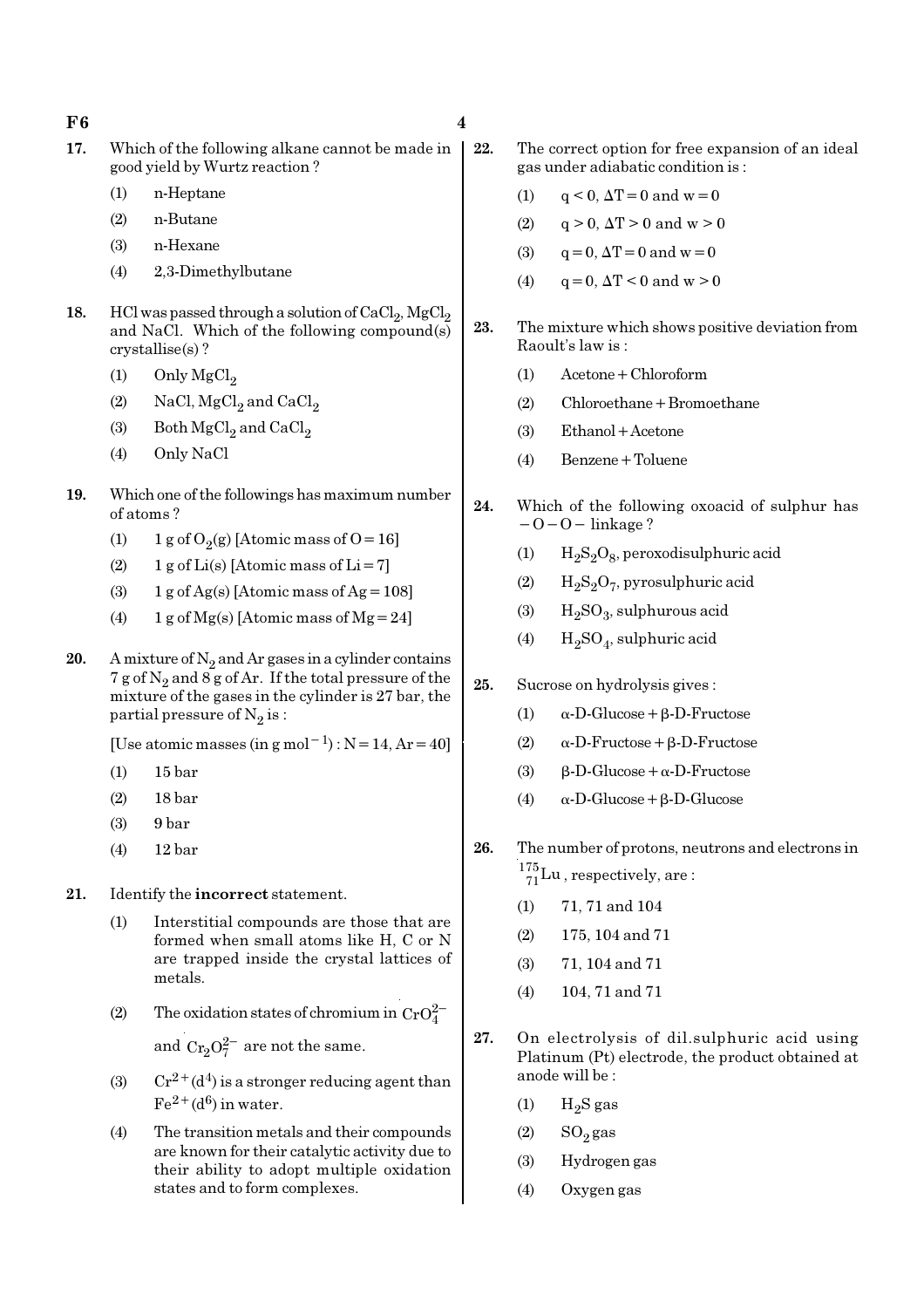- 28. A tertiary butyl carbocation is more stable than a secondary butyl carbocation because of which of the following ?
	- (1)  $-$  R effect of  $-$  CH<sub>3</sub> groups
	- (2) Hyperconjugation
	- (3)  $-I$  effect of  $-CH_3$  groups
	- (4) + R effect of  $-CH_3$  groups
- 29. Urea reacts with water to form A which will decompose to form B. B when passed through  $Cu^{2+}$  (aq), deep blue colour solution C is formed. What is the formula of C from the following ?
	- $(1)$   $Cu(OH)<sub>2</sub>$
	- (2)  $CuCO<sub>3</sub>·Cu(OH)<sub>2</sub>$
	- $(3)$   $CuSO<sub>4</sub>$
	- (4)  $[Cu(NH_3)_4]^{2+}$

Name

30. Identify the incorrect match.

- (a) Unnilunium (i) Mendelevium (b) Unniltrium (ii) Lawrencium (c) Unnilhexium (iii) Seaborgium (d) Unununnium (iv) Darmstadtium  $(1)$   $(c)$ ,  $(iii)$  $(2)$   $(d), (iv)$
- $(3)$   $(a), (i)$
- $(4)$  (b), (ii)
- 31. The rate constant for a first order reaction is  $4.606 \times 10^{-3}$  s<sup>-1</sup>. The time required to reduce 2.0 g of the reactant to 0.2 g is :
	- $(1)$  500 s
	- $(2)$  1000 s
	- (3) 100 s
	- (4) 200 s
- 32. An element has a body centered cubic (bcc) structure with a cell edge of 288 pm. The atomic radius is :

(1) 
$$
\frac{4}{\sqrt{3}} \times 288 \text{ pm}
$$
  
\n(2) 
$$
\frac{4}{\sqrt{2}} \times 288 \text{ pm}
$$
  
\n(3) 
$$
\frac{\sqrt{3}}{4} \times 288 \text{ pm}
$$
  
\n(4) 
$$
\frac{\sqrt{2}}{4} \times 288 \text{ pm}
$$

33. Identify compound X in the following sequence of reactions :



- 34. Which of the following is the correct order of increasing field strength of ligands to form coordination compounds ?
	- (1)  $F^- < \text{SCN}^- < C_2 O_4^{2-} < \text{CN}^-$
	- (2)  $\text{CN}^- < C_2 O_4^{2-} < \text{SCN}^- < \text{F}^-$
	- (3)  $\text{SCN}^-$  < F<sup>-</sup> < C<sub>2</sub>O<sub>4</sub><sup>2-</sup> < CN<sup>-</sup>
	- (4)  $\text{SCN}^-$  <  $\text{F}^-$  <  $\text{CN}^-$  <  $\text{C}_2\text{O}_4^{2-}$
- 35. Paper chromatography is an example of :
	- (1) Thin layer chromatography
	- (2) Column chromatography
	- (3) Adsorption chromatography
	- (4) Partition chromatography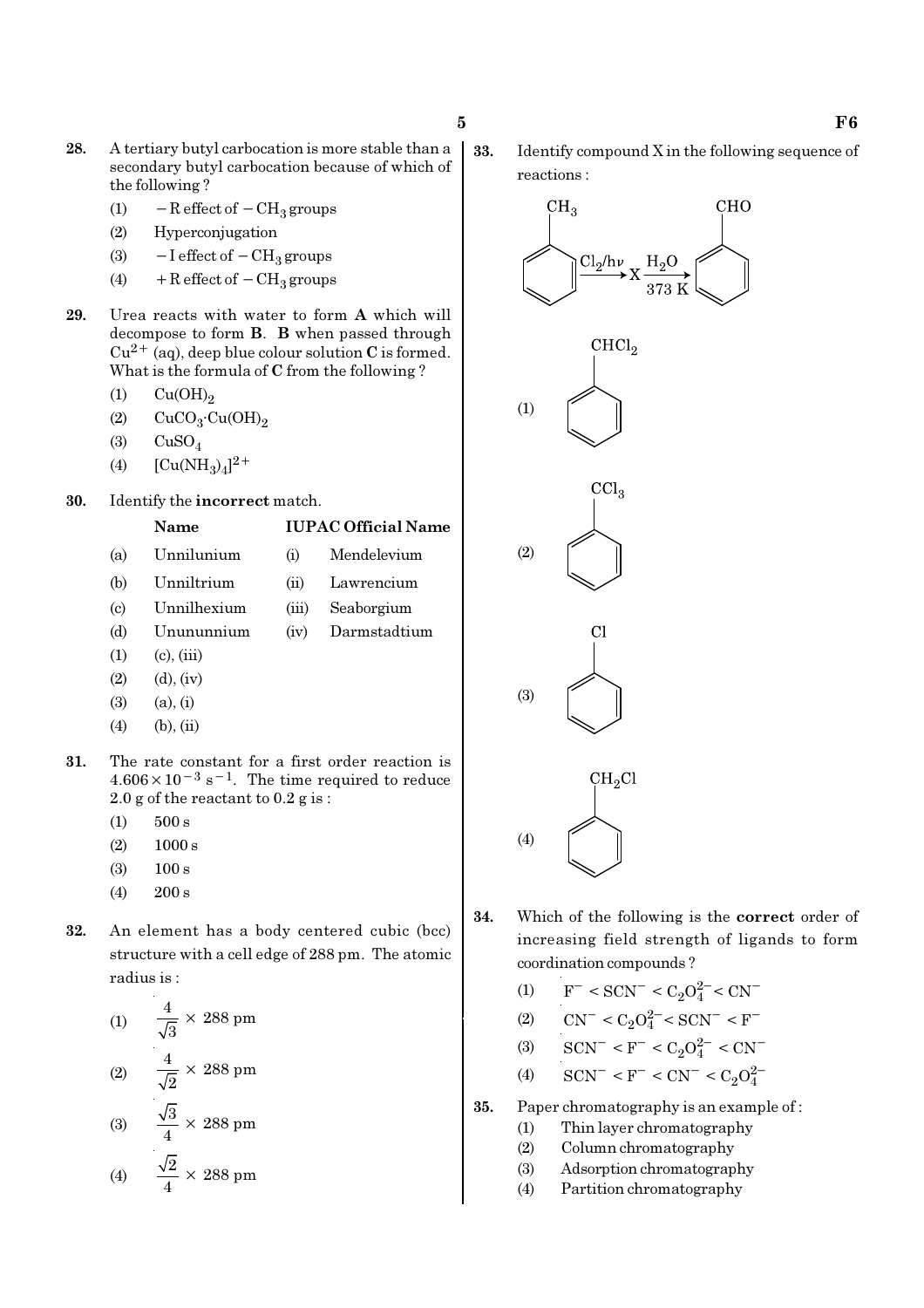- 36. Identify the correct statement from the following :
	- (1) Vapour phase refining is carried out for Nickel by Van Arkel method.
	- (2) Pig iron can be moulded into a variety of shapes.
	- (3) Wrought iron is impure iron with 4% carbon.
	- (4) Blister copper has blistered appearance due to evolution of CO<sub>2</sub>.
- 37. Hydrolysis of sucrose is given by the following reaction.

 $Sucrose+H_2O \rightleftharpoons Glucose+Fructose$ 

If the equilibrium constant (K<sub>c</sub>) is  $2 \times 10^{13}$  at 300 K, the value of  $\Delta_r G^\ominus$  at the same temperature will be :

- (1)  $8.314 \text{ J mol}^{-1}\text{K}^{-1} \times 300 \text{ K} \times \ln(3 \times 10^{13})$
- (2)  $-8.314 \,\mathrm{J} \,\mathrm{mol}^{-1} \mathrm{K}^{-1} \times 300 \,\mathrm{K} \times \ln(4 \times 10^{13})$
- (3)  $-8.314 \,\mathrm{J} \,\mathrm{mol}^{-1} \mathrm{K}^{-1} \times 300 \,\mathrm{K} \times \ln(2 \times 10^{13})$
- (4)  $8.314 \text{ J mol}^{-1}\text{K}^{-1} \times 300 \text{ K} \times \ln(2 \times 10^{13})$
- 38. The number of Faradays(F) required to produce  $20$  g of calcium from molten CaCl $_2$  (Atomic mass of Ca=40 g mol<sup>-1</sup>) is :
	- (1) 3
	- $(2)$  4
	- (3) 1
	- $(4)$  2
- 39. Which of the following is a basic amino acid ?
	- (1) Tyrosine
	- (2) Lysine
	- (3) Serine
	- (4) Alanine

40. An alkene on ozonolysis gives methanal as one of the product. Its structure is :



- 41. Measuring Zeta potential is useful in determining which property of colloidal solution ?
	- (1) Stability of the colloidal particles
	- (2) Size of the colloidal particles
	- (3) Viscosity
	- (4) Solubility
- 42. Find out the solubility of  $\mathrm{Ni(OH)}_{2}$  in 0.1 M NaOH. Given that the ionic product of  $\mathrm{Ni(OH)}_{2}$  is  $2 \times 10^{-15}$ .
	- (1)  $1 \times 10^{-13}$  M
	- (2)  $1 \times 10^8$  M
	- (3)  $2 \times 10^{-13}$  M
	- (4)  $2 \times 10^{-8}$  M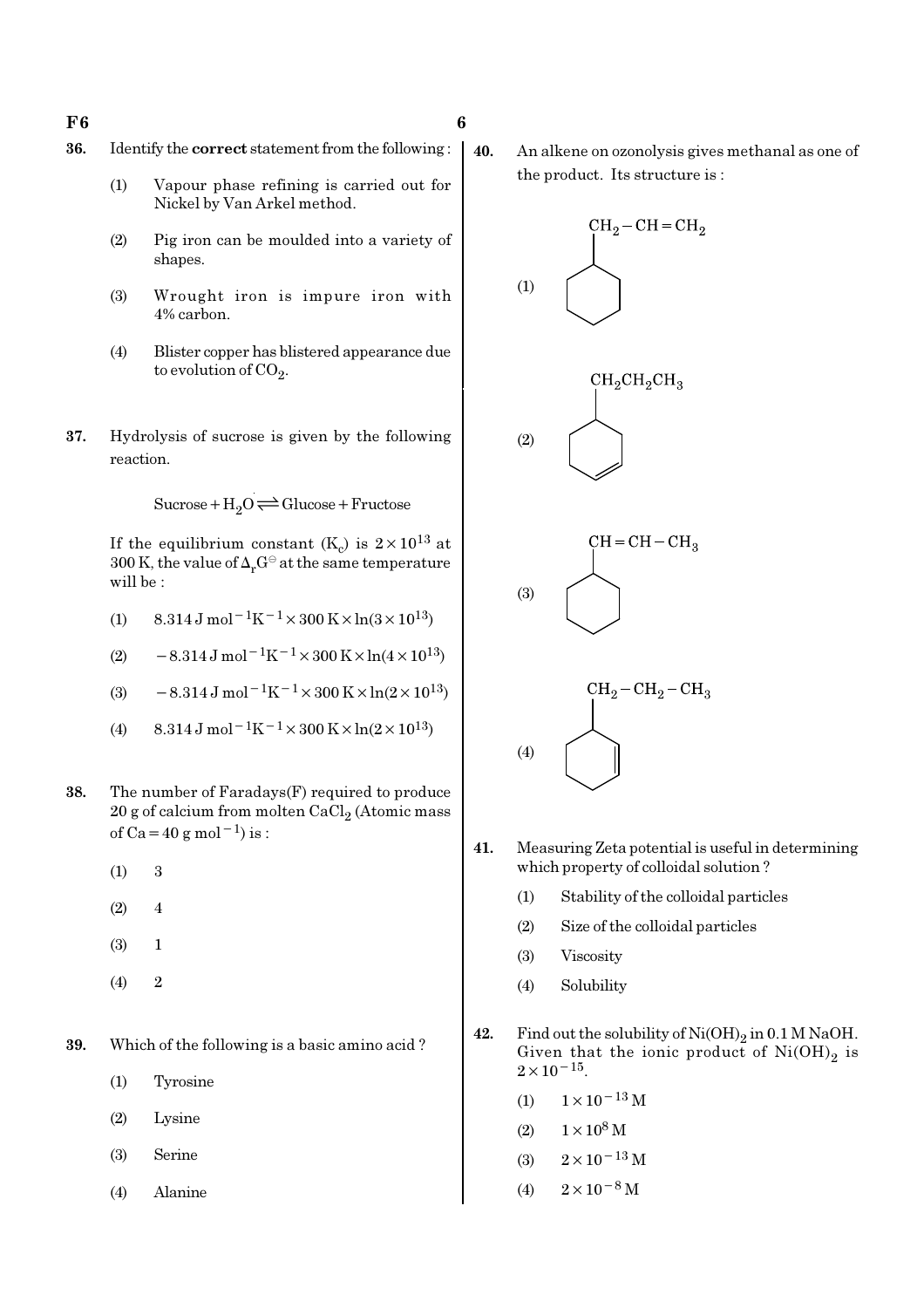- 43. Which of the following is not correct about carbon monoxide ?
	- (1) The carboxyhaemoglobin (haemoglobin bound to CO) is less stable than oxyhaemoglobin.
	- (2) It is produced due to incomplete combustion.
	- (3) It forms carboxyhaemoglobin.
	- (4) It reduces oxygen carrying ability of blood.
- 44. Reaction between acetone and methylmagnesium chloride followed by hydrolysis will give :
	- (1) Tert. butyl alcohol
	- (2) Isobutyl alcohol
	- (3) Isopropyl alcohol
	- (4) Sec. butyl alcohol
- 45. Elimination reaction of 2-Bromo-pentane to form pent-2-ene is :
	- (a) β-Elimination reaction
	- (b) Follows Zaitsev rule
	- (c) Dehydrohalogenation reaction
	- (d) Dehydration reaction
	- $(1)$   $(b), (c), (d)$
	- $(2)$   $(a), (b), (d)$
	- $(3)$   $(a), (b), (c)$
	- $(4)$  (a), (c), (d)
- 46. Match the following columns and select the correct option.

|                            | Column - I |                           |      |       | Column - II                         |  |  |
|----------------------------|------------|---------------------------|------|-------|-------------------------------------|--|--|
| (a)                        |            | Clostridium<br>butylicum  |      | (i)   | Cyclosporin-A                       |  |  |
| (b)                        |            | Trichoderma<br>polysporum |      | (ii)  | Butyric Acid                        |  |  |
| $\left( \mathrm{c}\right)$ |            | Monascus<br>purpureus     |      | (iii) | Citric Acid                         |  |  |
| (d)                        |            | Aspergillus niger         |      |       | Blood cholesterol<br>lowering agent |  |  |
|                            | (a)        | (b)                       | (c)  | (d)   |                                     |  |  |
| (1)                        | (i)        | (ii)                      | (iv) | (iii) |                                     |  |  |
| (2)                        | (iv)       | (iii)                     | (ii) | (i)   |                                     |  |  |
| (3)                        | (iii)      | (iv)                      | (ii) | (i)   |                                     |  |  |
| (4)                        | (ii)       | $\rm(i)$                  | (iv) | (iii) |                                     |  |  |

- 47. Match the organism with its use in biotechnology.
	- (a) Bacillus (i) Cloning vector thuringiensis (b) Thermus (ii) Construction of aquaticus first rDNA molecule
	- (c) Agrobacterium (iii) DNA polymerase tumefaciens
	- (d) Salmonella (iv) Cry proteins typhimurium

Select the correct option from the following :

- (a) (b) (c) (d)  $(1)$   $(iii)$   $(ii)$   $(iv)$   $(i)$ (2) (iii) (iv) (i) (ii) (3) (ii) (iv) (iii) (i)  $(4)$   $(iv)$   $(iii)$   $(i)$   $(ii)$
- 48. Which of the following would help in prevention of diuresis ?
	- (1) Atrial natriuretic factor causes vasoconstriction
	- (2) Decrease in secretion of renin by JG cells
	- (3) More water reabsorption due to undersecretion of ADH
	- (4) Reabsorption of Na<sup>+</sup> and water from renal tubules due to aldosterone
- 49. The enzyme enterokinase helps in conversion of :
	- (1) caseinogen into casein
	- (2) pepsinogen into pepsin
	- (3) protein into polypeptides
	- (4) trypsinogen into trypsin
- 50. Match the following columns and select the correct option.

|                            |                 | Column - I |          | Column - II |                    |
|----------------------------|-----------------|------------|----------|-------------|--------------------|
| (a)                        | Pituitary gland |            |          | (i)         | Grave's disease    |
| (b)                        | Thyroid gland   |            |          | (ii)        | Diabetes mellitus  |
| $\left( \mathrm{c}\right)$ | Adrenal gland   |            |          | (iii)       | Diabetes insipidus |
| (d)                        | Pancreas        |            |          | (iv)        | Addison's disease  |
|                            | (a)             | (b)        | (c)      | (d)         |                    |
| (1)                        | (iii)           | (i)        | (iv)     | (ii)        |                    |
| (2)                        | (ii)            | (i)        | (iv)     | (iii)       |                    |
| (3)                        | (iv)            | (iii)      | (i)      | (ii)        |                    |
| $\left( 4\right)$          | (iii)           | (ii)       | $\rm(i)$ | (iv)        |                    |

 $7 \t\t\t F6$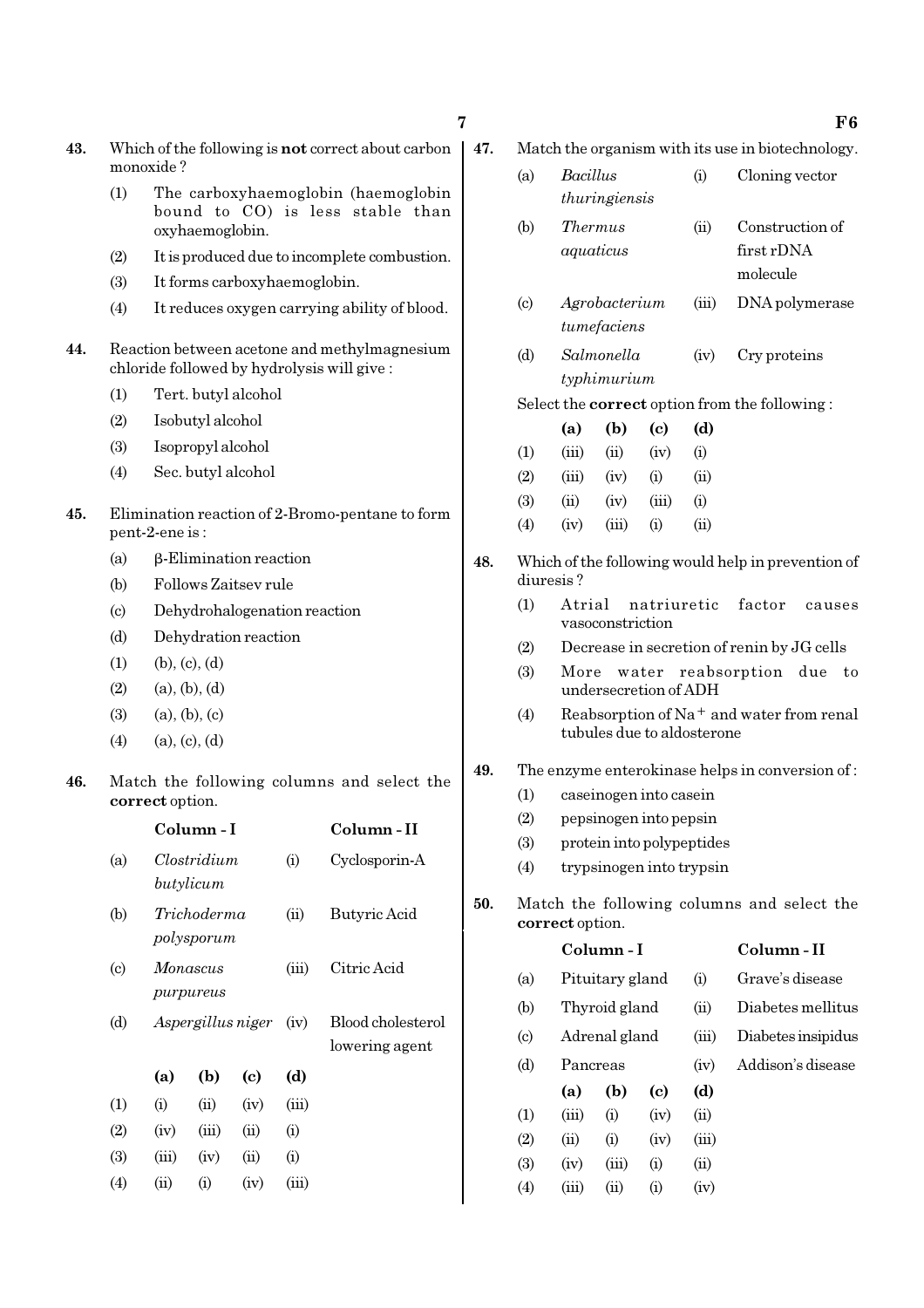| F6  | 8                                                             |                                                    |                      |                                           |               |                                                                                              |     |                                                                   |                                                                                |
|-----|---------------------------------------------------------------|----------------------------------------------------|----------------------|-------------------------------------------|---------------|----------------------------------------------------------------------------------------------|-----|-------------------------------------------------------------------|--------------------------------------------------------------------------------|
| 51. | are:                                                          | The roots that originate from the base of the stem |                      |                                           |               |                                                                                              |     |                                                                   | Which of the following statements about inclusion<br>bodies is incorrect?      |
|     | (1)                                                           |                                                    | Prop roots           |                                           |               |                                                                                              |     | (1)                                                               | They lie free in the cytoplasm.                                                |
|     | (2)                                                           |                                                    | Lateral roots        |                                           |               |                                                                                              |     |                                                                   | These represent reserve material in                                            |
|     | (3)                                                           |                                                    | Fibrous roots        |                                           |               |                                                                                              |     |                                                                   | cytoplasm.                                                                     |
|     | (4)                                                           |                                                    | Primary roots        |                                           |               |                                                                                              |     | (3)                                                               | They are not bound by any membrane.                                            |
| 52. | Match the following columns and select the<br>correct option. |                                                    |                      |                                           |               |                                                                                              |     | (4)                                                               | These are involved in ingestion of food<br>particles.                          |
|     |                                                               |                                                    | Column-I             |                                           |               | Column-II                                                                                    | 57. |                                                                   | Dissolution of the synaptonemal complex occurs                                 |
|     | (a)                                                           |                                                    | Floating Ribs        |                                           | (i)           | Located between                                                                              |     | during:                                                           |                                                                                |
|     |                                                               |                                                    |                      |                                           |               | second and                                                                                   |     | (1)                                                               | Diplotene                                                                      |
|     |                                                               |                                                    |                      |                                           |               | seventh ribs                                                                                 |     | (2)                                                               | Leptotene                                                                      |
|     | (b)                                                           |                                                    | Acromion             |                                           | (ii)          | Head of the                                                                                  |     | (3)                                                               | Pachytene                                                                      |
|     |                                                               |                                                    |                      |                                           |               | Humerus                                                                                      |     | (4)                                                               | Zygotene                                                                       |
|     | $\left( \mathrm{c}\right)$                                    | Scapula                                            |                      |                                           | (iii)         | Clavicle                                                                                     |     |                                                                   |                                                                                |
|     | (d)                                                           | Glenoid cavity<br>(iv)                             |                      | 58.<br>Do not connect<br>with the sternum |               | Identify the wrong statement with reference to<br>the gene T that controls ABO blood groups. |     |                                                                   |                                                                                |
|     |                                                               | (a)                                                | (b)                  | $\left( \mathbf{c} \right)$               | (d)           |                                                                                              |     | (1)                                                               | When $I^A$ and $I^B$ are present together, they<br>express same type of sugar. |
|     | (1)                                                           | (iii)                                              | (ii)                 | (iv)                                      | (i)           |                                                                                              |     | (2)                                                               | Allele 'i' does not produce any sugar.                                         |
|     | (2)                                                           | (iv)                                               | (iii)                | (i)                                       | (ii)          |                                                                                              |     | (3)                                                               | The gene (I) has three alleles.                                                |
|     | (3)<br>(4)                                                    | (ii)<br>(i)                                        | (iv)<br>(iii)        | (i)<br>(ii)                               | (iii)<br>(iv) |                                                                                              |     | (4)                                                               | A person will have only two of the three<br>alleles.                           |
| 53. | at:                                                           |                                                    |                      |                                           |               | The body of the ovule is fused within the funicle                                            | 59. | Select the option including all sexually transmitted<br>diseases. |                                                                                |
|     | (1)                                                           | Nucellus                                           |                      |                                           |               |                                                                                              |     | (1)                                                               | AIDS, Malaria, Filaria                                                         |
|     | (2)                                                           | Chalaza                                            |                      |                                           |               |                                                                                              |     | (2)                                                               | Cancer, AIDS, Syphilis                                                         |
|     | (3)                                                           | Hilum                                              |                      |                                           |               |                                                                                              |     | (3)                                                               | Gonorrhoea, Syphilis, Genital herpes                                           |
|     | (4)                                                           |                                                    | Micropyle            |                                           |               |                                                                                              |     | (4)                                                               | Gonorrhoea, Malaria, Genital herpes                                            |
| 54. |                                                               |                                                    | the human body is:   |                                           |               | The infectious stage of <i>Plasmodium</i> that enters                                        | 60. |                                                                   | Which of the following is put into Anaerobic sludge                            |
|     | (1)                                                           |                                                    | Female gametocytes   |                                           |               |                                                                                              |     |                                                                   | digester for further sewage treatment?                                         |
|     | (2)                                                           |                                                    | Male gametocytes     |                                           |               |                                                                                              |     | (1)                                                               | Effluents of primary treatment                                                 |
|     | (3)                                                           |                                                    | Trophozoites         |                                           |               |                                                                                              |     | (2)                                                               | Activated sludge                                                               |
|     | (4)                                                           |                                                    | Sporozoites          |                                           |               |                                                                                              |     | (3)                                                               | Primary sludge                                                                 |
| 55. |                                                               |                                                    |                      |                                           |               | Identify the wrong statement with regard to                                                  |     | (4)                                                               | Floating debris                                                                |
|     |                                                               |                                                    | Restriction Enzymes. |                                           |               |                                                                                              |     |                                                                   |                                                                                |
|     | (1)                                                           |                                                    |                      |                                           |               | They are useful in genetic engineering.                                                      | 61. |                                                                   | In water hyacinth and water lily, pollination takes                            |
|     | (2)                                                           | ligases.                                           |                      |                                           |               | Sticky ends can be joined by using DNA                                                       |     | (1)                                                               | place by:<br>wind and water                                                    |
|     | (3)                                                           |                                                    |                      |                                           |               | Each restriction enzyme functions by                                                         |     | (2)                                                               | insects and water                                                              |
|     |                                                               |                                                    |                      |                                           |               | inspecting the length of a DNA sequence.                                                     |     | (3)                                                               | insects or wind                                                                |
|     | (4)                                                           | sites.                                             |                      |                                           |               | They cut the strand of DNA at palindromic                                                    |     | (4)                                                               | water currents only                                                            |
|     |                                                               |                                                    |                      |                                           |               |                                                                                              |     |                                                                   |                                                                                |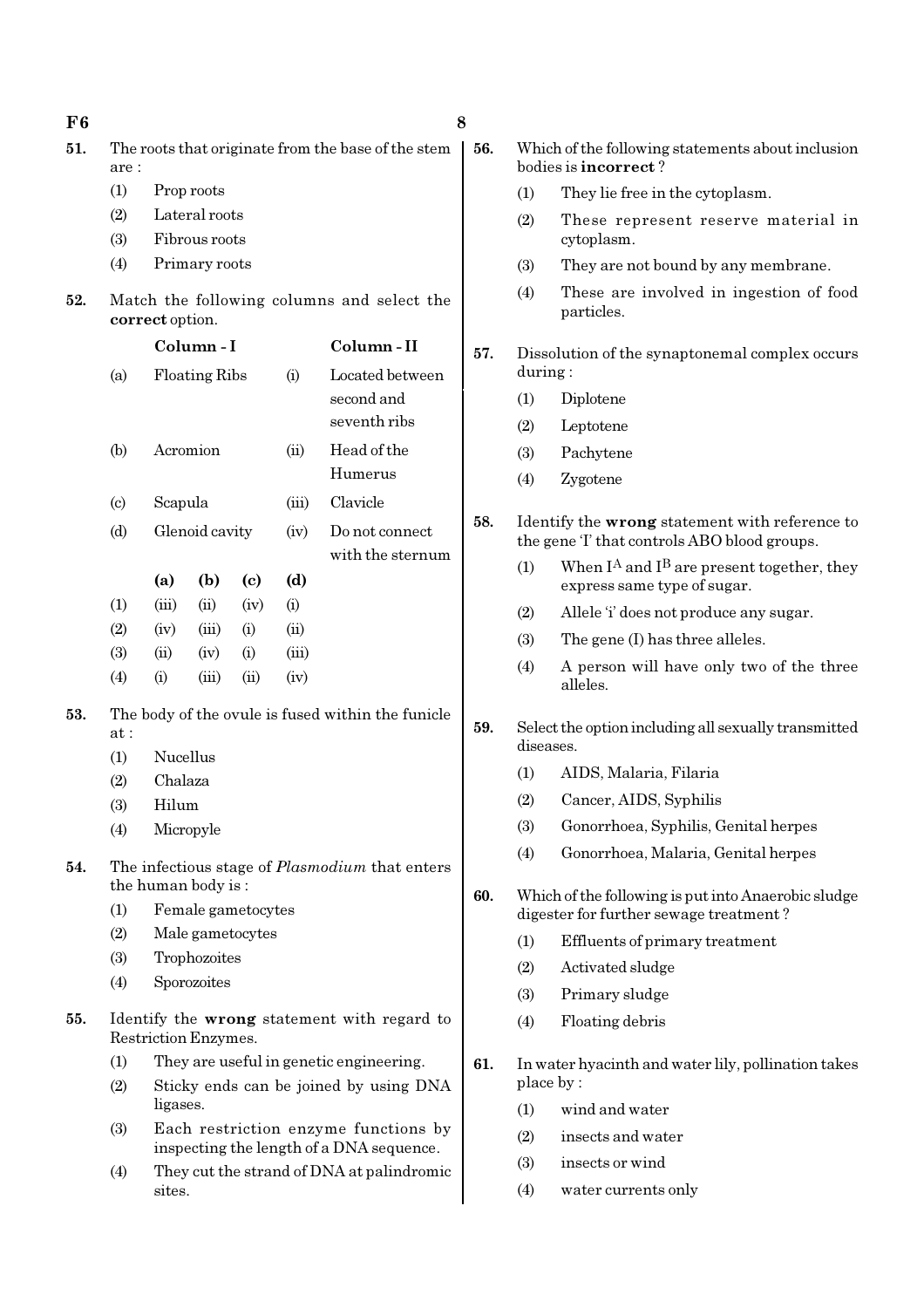62. Identify the incorrect statement.

- (1) Sapwood is the innermost secondary xylem and is lighter in colour.
- (2) Due to deposition of tannins, resins, oils etc., heart wood is dark in colour.
- (3) Heart wood does not conduct water but gives mechanical support.
- (4) Sapwood is involved in conduction of water and minerals from root to leaf.
- 63. Ray florets have :
	- (1) Hypogynous ovary
	- (2) Half inferior ovary
	- (3) Inferior ovary
	- (4) Superior ovary
- 64. Identify the correct statement with regard to  $G_1$  phase (Gap 1) of interphase.
	- (1) Cell is metabolically active, grows but does not replicate its DNA.
	- (2) Nuclear Division takes place.
	- (3) DNA synthesis or replication takes place.
	- (4) Reorganisation of all cell components takes place.
- 65. The specific palindromic sequence which is recognized by EcoRI is :
	- (1) 5' CTTAAG 3'
		- 3' GAATTC 5'
	- (2) 5' GGATCC 3'
	- 3' CCTAGG 5'
	- (3) 5' GAATTC 3'
		- 3' CTTAAG 5'
	- (4) 5' GGAACC 3'
		- 3' CCTTGG 5'
- 66. Secondary metabolites such as nicotine, strychnine and caffeine are produced by plants for their :
	- (1) Defence action
	- (2) Effect on reproduction
	- (3) Nutritive value
	- (4) Growth response
- 67. Which one of the following is the most abundant protein in the animals ?
	- (1) Lectin
	- (2) Insulin
	- (3) Haemoglobin
	- (4) Collagen
- 68. The process of growth is maximum during :
	- (1) Senescence
	- (2) Dormancy
	- (3) Log phase
	- (4) Lag phase
- 69. According to Robert May, the global species diversity is about :
	- (1) 50 million
	- (2) 7 million
	- (3) 1.5 million
	- (4) 20 million
- 70. Goblet cells of alimentary canal are modified from :
	- (1) Chondrocytes
	- (2) Compound epithelial cells
	- (3) Squamous epithelial cells
	- (4) Columnar epithelial cells
- 71. Name the plant growth regulator which upon spraying on sugarcane crop, increases the length of stem, thus increasing the yield of sugarcane crop.
	- (1) Ethylene
	- (2) Abscisic acid
	- (3) Cytokinin
	- (4) Gibberellin
- 72. Which of the following pairs is of unicellular algae ?
	- (1) Anabaena and Volvox
	- (2) Chlorella and Spirulina
	- (3) Laminaria and Sargassum
	- (4) Gelidium and Gracilaria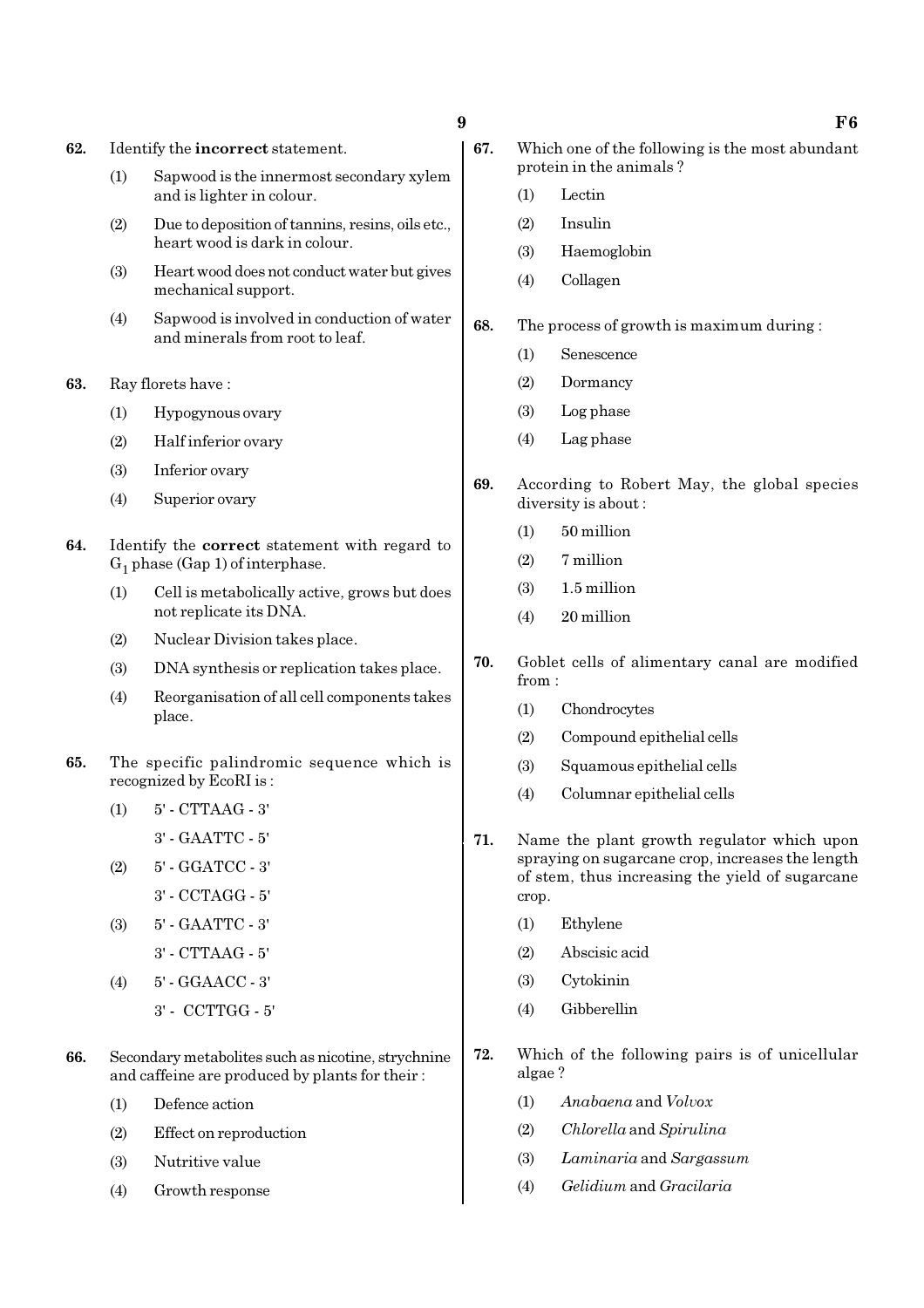- 
- 73. Match the following columns and select the | 78. correct option.

|                             |            | Column - I                 |       | Column - II |                |
|-----------------------------|------------|----------------------------|-------|-------------|----------------|
| (a)                         | gill slits | $6 - 15$ pairs of          |       | (i)         | Trygon         |
| (b)                         |            | Heterocercal<br>caudal fin |       | (ii)        | Cyclostomes    |
| $\left( \mathrm{c} \right)$ |            | Air Bladder                |       | (iii)       | Chondrichthyes |
| (d)                         |            | Poison sting               |       | (iv)        | Osteichthyes   |
|                             | (a)        | (b)                        | (c)   | (d)         |                |
| (1)                         | (iv)       | (ii)                       | (iii) | (i)         |                |
| (2)                         | (i)        | (iv)                       | (iii) | (ii)        |                |
| (3)                         | (ii)       | (iii)                      | (iv)  | (i)         |                |
| (4)                         | (iii)      | (iv)                       | (i)   | (ii)        |                |

- 74. Bilaterally symmetrical and acoelomate animals are exemplified by :
	- (1) Aschelminthes
	- (2) Annelida
	- (3) Ctenophora
	- (4) Platyhelminthes
- 75. The ovary is half inferior in :
	- (1) Sunflower
	- (2) Plum
	- (3) Brinjal
	- (4) Mustard
- 76. Which of the following regions of the globe exhibits highest species diversity ?
	- (1) Himalayas
	- (2) Amazon forests
	- (3) Western Ghats of India
	- (4) Madagascar
- 77. By which method was a new breed 'Hisardale' of sheep formed by using Bikaneri ewes and Marino rams ?
	- (1) Cross breeding
	- (2) Inbreeding
	- (3) Out crossing
	- (4) Mutational breeding
- 78. How many true breeding pea plant varieties did Mendel select as pairs, which were similar except in one character with contrasting traits ?
- $(1)$  14
- $(2)$  8
- (3) 4
- $(4)$  2

79. In light reaction, plastoquinone facilitates the transfer of electrons from :

- $(1)$  PS-I to NADP<sup>+</sup>
- (2) PS-I to ATP synthase
- (3) PS-II to  $\text{Cytb}_6\text{f}$  complex
- (4) Cytb<sub>6</sub>f complex to PS-I
- 80. Name the enzyme that facilitates opening of DNA helix during transcription.
	- (1) DNA polymerase
	- (2) RNA polymerase
	- (3) DNA ligase
	- (4) DNA helicase
- 81. Match the following concerning essential elements and their functions in plants :

| (a)                               | <b>Iron</b>    |      | (i)                       | Photolysis of water                      |  |  |
|-----------------------------------|----------------|------|---------------------------|------------------------------------------|--|--|
| (b)                               | Zinc           |      | (ii)                      | Pollen germination                       |  |  |
| $\left( \text{c} \right)$         | Boron          |      | (iii)                     | Required for chlorophyll<br>biosynthesis |  |  |
| (d)                               | Manganese (iv) |      |                           | IAA biosynthesis                         |  |  |
| Select the <b>correct</b> option: |                |      |                           |                                          |  |  |
|                                   | (a)            | (b)  | $\left( \text{c} \right)$ | (d)                                      |  |  |
| (1)                               | (iii)          | (iv) | (ii)                      | (i)                                      |  |  |
| (2)                               | (iv)           | (i)  | (ii)                      | (iii)                                    |  |  |

- (3) (ii) (i) (iv) (iii)
- $(4)$   $(iv)$   $(iii)$   $(ii)$   $(i)$

#### $F6$  10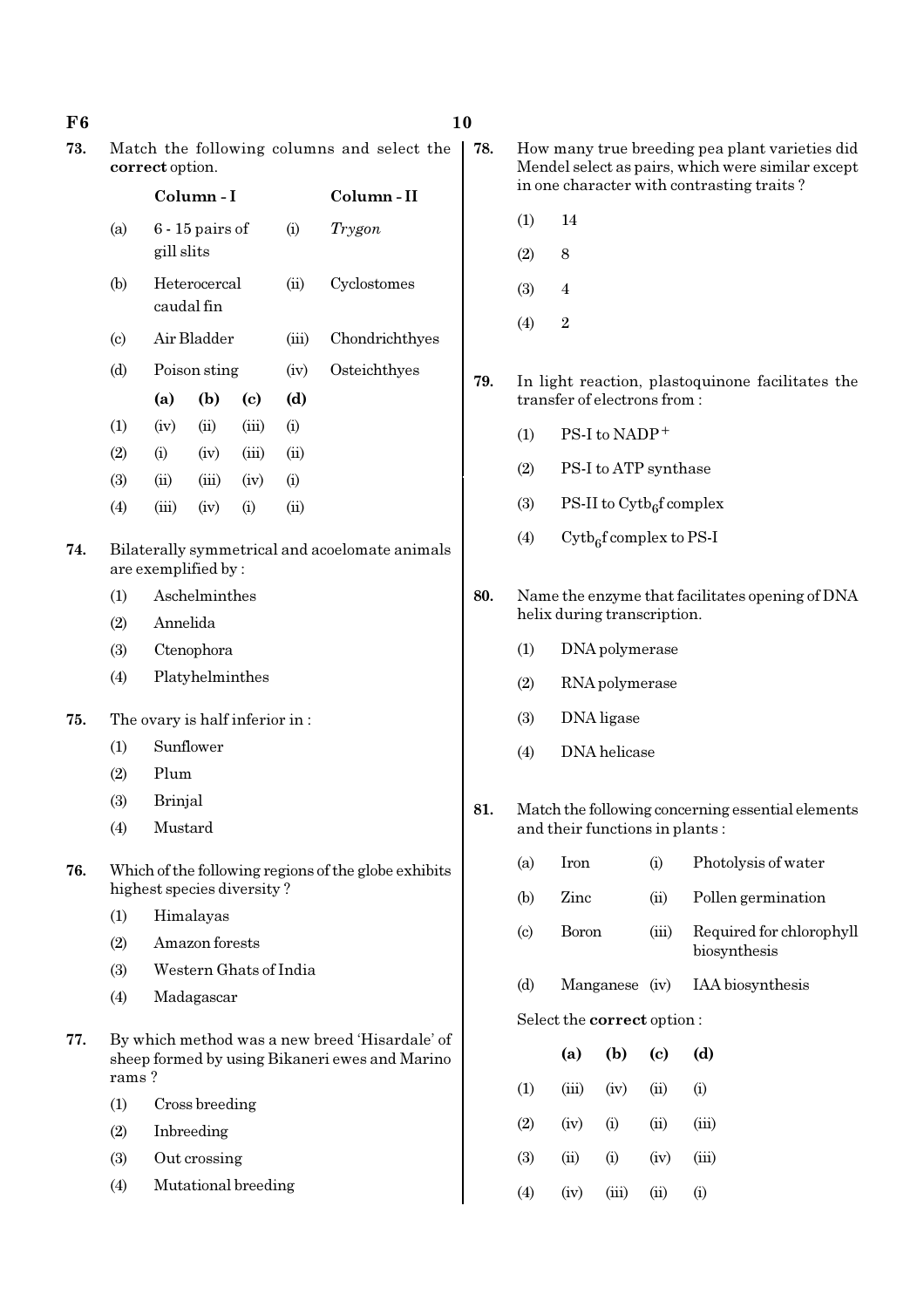- 82. Which of the following refer to correct example(s) of organisms which have evolved due to changes in environment brought about by anthropogenic action ?
	- (a) Darwin's Finches of Galapagos islands.
	- (b) Herbicide resistant weeds.
	- (c) Drug resistant eukaryotes.
	- (d) Man-created breeds of domesticated animals like dogs.
	- (1) (b), (c) and (d)
	- $(2)$  only  $(d)$
	- $(3)$  only  $(a)$
	- $(4)$  (a) and (c)
- 83. The oxygenation activity of RuBisCo enzyme in photorespiration leads to the formation of :
	- (1) 1 molecule of 6-C compound
	- (2) 1 molecule of 4-C compound and 1 molecule of 2-C compound
	- (3) 2 molecules of 3-C compound
	- (4) 1 molecule of 3-C compound
- 84. Snow-blindness in Antarctic region is due to :
	- (1) High reflection of light from snow
	- (2) Damage to retina caused by infra-red rays
	- (3) Freezing of fluids in the eye by low temperature
	- (4) Inflammation of cornea due to high dose of UV-B radiation
- 85. Floridean starch has structure similar to :
	- (1) Mannitol and algin
	- (2) Laminarin and cellulose
	- (3) Starch and cellulose
	- (4) Amylopectin and glycogen

86. Match the following columns and select the correct option.

|                            |                  | Column - I                           |       | Column-II |                                  |
|----------------------------|------------------|--------------------------------------|-------|-----------|----------------------------------|
| (a)                        | <b>Bt</b> cotton |                                      |       | (i)       | Gene therapy                     |
| (b)                        |                  | Adenosine<br>deaminase<br>deficiency |       | (ii)      | Cellular defence                 |
| $\left( \mathrm{c}\right)$ | RNAi             |                                      |       | (iii)     | Detection of HIV<br>infection    |
| (d)                        | <b>PCR</b>       |                                      |       | (iv)      | <i>Bacillus</i><br>thuringiensis |
|                            | (a)              | (b)                                  | (c)   | (d)       |                                  |
| (1)                        | (ii)             | (iii)                                | (iv)  | (i)       |                                  |
| (2)                        | (i)              | (ii)                                 | (iii) | (iv)      |                                  |
| (3)                        | (iv)             | (i)                                  | (ii)  | (iii)     |                                  |
| $\left( 4\right)$          | (iii)            | (ii)                                 | (i)   | (iv)      |                                  |

87. Meiotic division of the secondary oocyte is completed :

- (1) After zygote formation
- (2) At the time of fusion of a sperm with an ovum
- (3) Prior to ovulation
- (4) At the time of copulation

#### 88. From his experiments, S.L. Miller produced amino acids by mixing the following in a closed flask :

- (1)  $\mathrm{CH}_4, \mathrm{H}_2, \mathrm{NH}_3$  and water vapor at 600°C
- (2)  $\rm CH_3, H_2, NH_3$  and water vapor at 600°C
- (3)  $\mathrm{CH}_4, \mathrm{H}_2, \mathrm{NH}_3$  and water vapor at 800°C
- (4)  $\rm CH_3, H_2, NH_4$  and water vapor at 800°C

#### 89. Choose the correct pair from the following :

| (1)        | <b>Nucleases</b> | Separate the two strands<br>of DNA            |
|------------|------------------|-----------------------------------------------|
| (2)        | Exonucleases -   | Make cuts at specific<br>positions within DNA |
| <b>(3)</b> | Ligases          | Join the two DNA<br>molecules                 |
| (4)        | Polymerases -    | Break the DNA into<br>fragments               |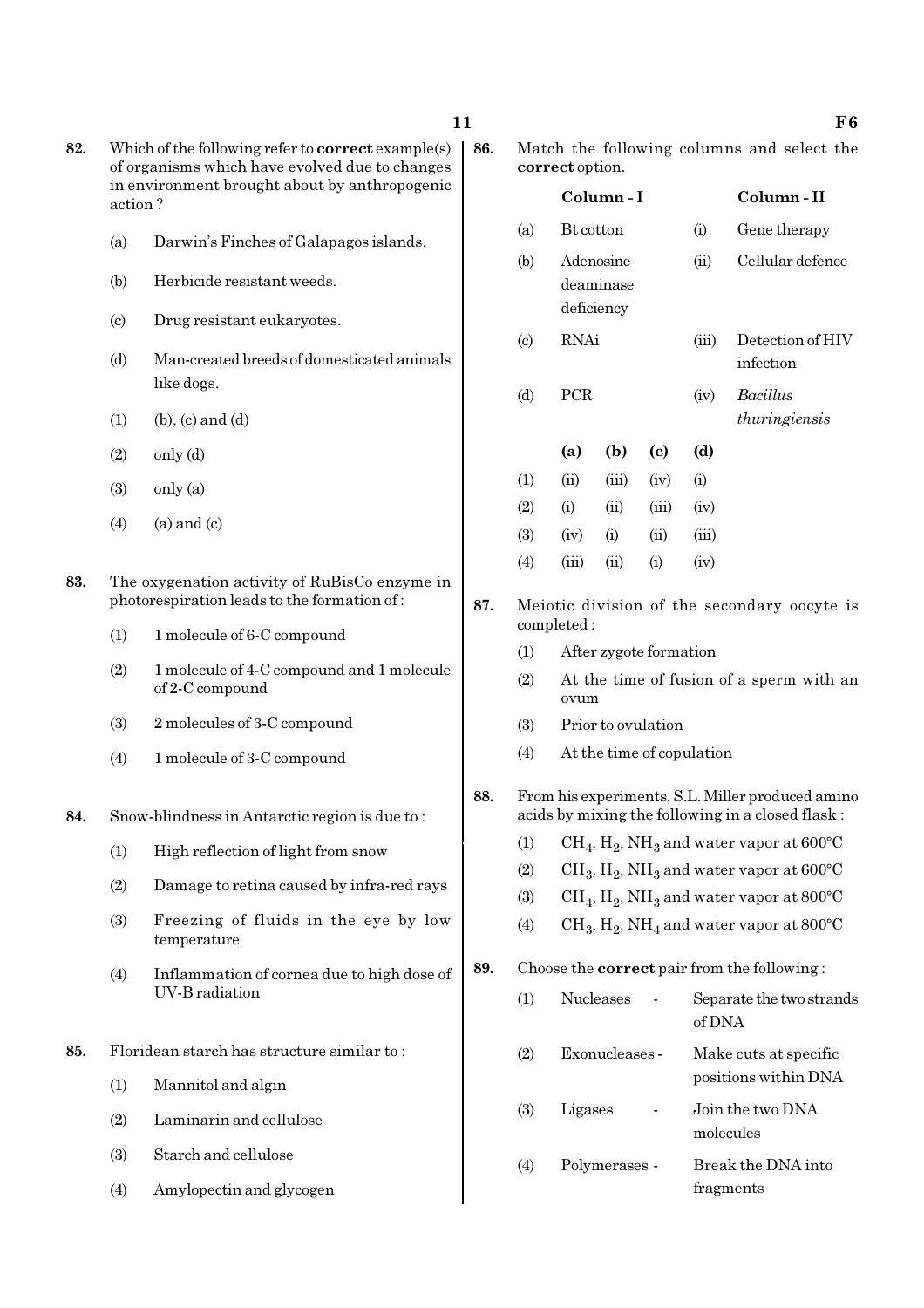$F6$  and  $12$ 

| 90. | Match the following columns and select the   9 |  |
|-----|------------------------------------------------|--|
|     | correct option.                                |  |

|                            |           | Column - I               |                            | Column - II |                    |  |
|----------------------------|-----------|--------------------------|----------------------------|-------------|--------------------|--|
| (a)                        | Placenta  |                          |                            | (i)         | Androgens          |  |
| (b)                        |           | Zona pellucida           |                            |             | Human Chorionic    |  |
|                            |           |                          |                            |             | Gonadotropin       |  |
|                            |           |                          |                            |             | (hCG)              |  |
| $\left( \mathrm{c}\right)$ |           | Bulbo-urethral<br>glands |                            |             | Layer of the ovum  |  |
| (d)                        |           | Leydig cells             |                            |             | Lubrication of the |  |
|                            |           |                          |                            |             | Penis              |  |
|                            | (a)       | (b)                      | $\left( \mathrm{e}\right)$ | (d)         |                    |  |
| (1)                        | (iii)     | (ii)                     | (iv)                       | (i)         |                    |  |
| (2)                        | (ii)      | (iii)                    | (iv)                       | (i)         |                    |  |
| (3)                        | (iv)      | (iii)                    | (i)                        | (ii)        |                    |  |
| $\left( 4\right)$          | $\rm (i)$ | (iv)                     | (ii)                       | (iii)       |                    |  |

- 91. Which of the following statements are true for the phylum-Chordata ?
	- (a) In Urochordata notochord extends from head to tail and it is present throughout their life.
	- (b) In Vertebrata notochord is present during the embryonic period only.
	- (c) Central nervous system is dorsal and hollow.
	- (d) Chordata is divided into 3 subphyla : Hemichordata, Tunicata and Cephalochordata.
	- $(1)$   $(a)$  and  $(b)$
	- $(2)$  (b) and  $(c)$
	- $(3)$   $(d)$  and  $(c)$
	- $(4)$   $(c)$  and  $(a)$
- 92. Identify the wrong statement with reference to transport of oxygen.
	- (1) Higher  $H^+$  conc. in alveoli favours the formation of oxyhaemoglobin.
	- (2) Low  $pCO_2$  in alveoli favours the formation of oxyhaemoglobin.
	- (3) Binding of oxygen with haemoglobin is mainly related to partial pressure of  $\mathrm{O}_2$ .
	- (4) Partial pressure of  $CO_2$  can interfere with  $O_2$  binding with haemoglobin.
- 93. Experimental verification of the chromosomal theory of inheritance was done by :
	- (1) Boveri
	- (2) Morgan
	- (3) Mendel
	- (4) Sutton

94. The sequence that controls the copy number of the linked DNA in the vector, is termed :

- (1) Palindromic sequence
- (2) Recognition site
- (3) Selectable marker
- (4) Ori site
- 95. Select the correct statement.
	- (1) Insulin acts on pancreatic cells and adipocytes.
	- (2) Insulin is associated with hyperglycemia.
	- (3) Glucocorticoids stimulate gluconeogenesis.
	- (4) Glucagon is associated with hypoglycemia.
- 96. Identify the wrong statement with reference to immunity.
	- (1) Active immunity is quick and gives full response.
	- (2) Foetus receives some antibodies from mother, it is an example for passive immunity.
	- (3) When exposed to antigen (living or dead) antibodies are produced in the host's body. It is called "Active immunity".
	- (4) When ready-made antibodies are directly given, it is called "Passive immunity".
- 97. Which is the important site of formation of glycoproteins and glycolipids in eukaryotic cells ?
	- (1) Golgi bodies
	- (2) Polysomes
	- (3) Endoplasmic reticulum
	- (4) Peroxisomes
- 98. Match the trophic levels with their correct species examples in grassland ecosystem.
	- (a) Fourth trophic level (i) Crow
	- (b) Second trophic level (ii) Vulture
	- (c) First trophic level (iii) Rabbit
	- (d) Third trophic level (iv) Grass

Select the correct option :

|     | (a)   | (b)    | (c)       | (d)  |
|-----|-------|--------|-----------|------|
| (1) | (iv)  | (iii)  | (ii)      | (i)  |
| (2) | (i)   | $\sin$ | (iii)     | (iv) |
| (3) | (ii)  | (iii)  | (iv)      | (i)  |
| (4) | (iii) | $\sin$ | $\rm (i)$ | (iv) |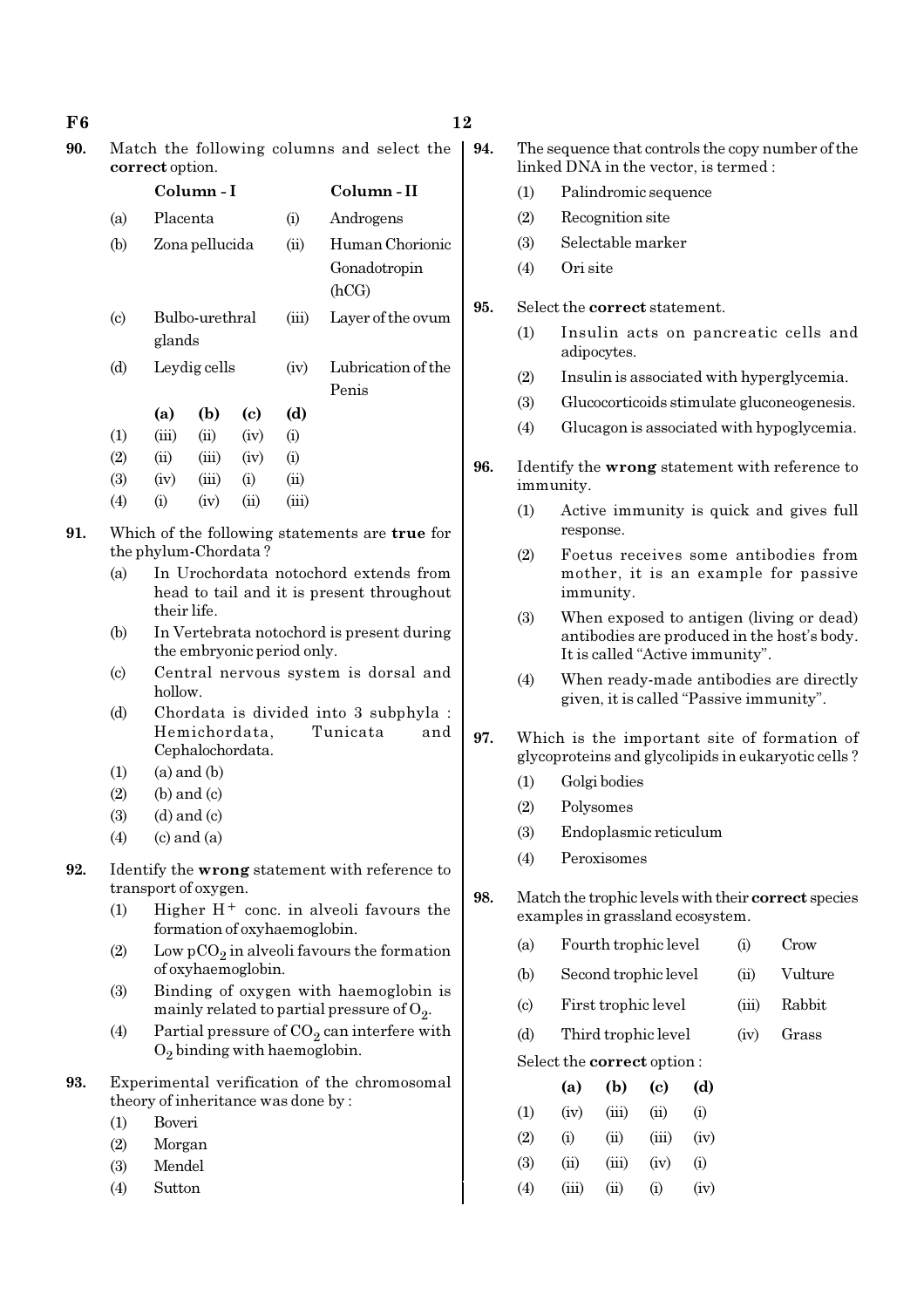99. Identify the basic amino acid from the following.

- (1) Lysine
- (2) Valine
- (3) Tyrosine
- (4) Glutamic Acid
- 100. Embryological support for evolution was disapproved by :
	- (1) Charles Darwin
	- (2) Oparin
	- (3) Karl Ernst von Baer
	- (4) Alfred Wallace
- 101. The transverse section of a plant shows following anatomical features :
	- (a) Large number of scattered vascular bundles surrounded by bundle sheath.
	- (b) Large conspicuous parenchymatous ground tissue.
	- (c) Vascular bundles conjoint and closed.
	- (d) Phloem parenchyma absent.

Identify the category of plant and its part :

- (1) Dicotyledonous stem
- (2) Dicotyledonous root
- (3) Monocotyledonous stem
- (4) Monocotyledonous root
- 102. Some dividing cells exit the cell cycle and enter vegetative inactive stage. This is called quiescent stage  $(G_0)$ . This process occurs at the end of :
	- (1) S phase
	- $(2)$  G<sub>2</sub> phase
	- (3) M phase
	- $(4)$  G<sub>1</sub> phase

103. The QRS complex in a standard ECG represents :

- (1) Depolarisation of ventricles
- (2) Repolarisation of ventricles
- (3) Repolarisation of auricles
- (4) Depolarisation of auricles
- 104. The number of substrate level phosphorylations in one turn of citric acid cycle is :
	- (1) Two
	- (2) Three
	- (3) Zero
	- (4) One
- 105. Strobili or cones are found in :
	- (1) Marchantia
	- (2) Equisetum
	- (3) Salvinia
	- (4) Pteris
- 106. Presence of which of the following conditions in urine are indicative of Diabetes Mellitus ?
	- (1) Ketonuria and Glycosuria
	- (2) Renal calculi and Hyperglycaemia
	- (3) Uremia and Ketonuria
	- (4) Uremia and Renal Calculi
- 107. Flippers of Penguins and Dolphins are examples of :
	- (1) Industrial melanism
	- (2) Natural selection
	- (3) Adaptive radiation
	- (4) Convergent evolution
- 108. Which of the following statements is not correct ?
	- (1) The functional insulin has A and B chains linked together by hydrogen bonds.
	- (2) Genetically engineered insulin is produced in E-Coli.
	- (3) In man insulin is synthesised as a proinsulin.
	- (4) The proinsulin has an extra peptide called C-peptide.
- 109. Cuboidal epithelium with brush border of microvilli is found in :
	- (1) proximal convoluted tubule of nephron
	- (2) eustachian tube
	- (3) lining of intestine
	- (4) ducts of salivary glands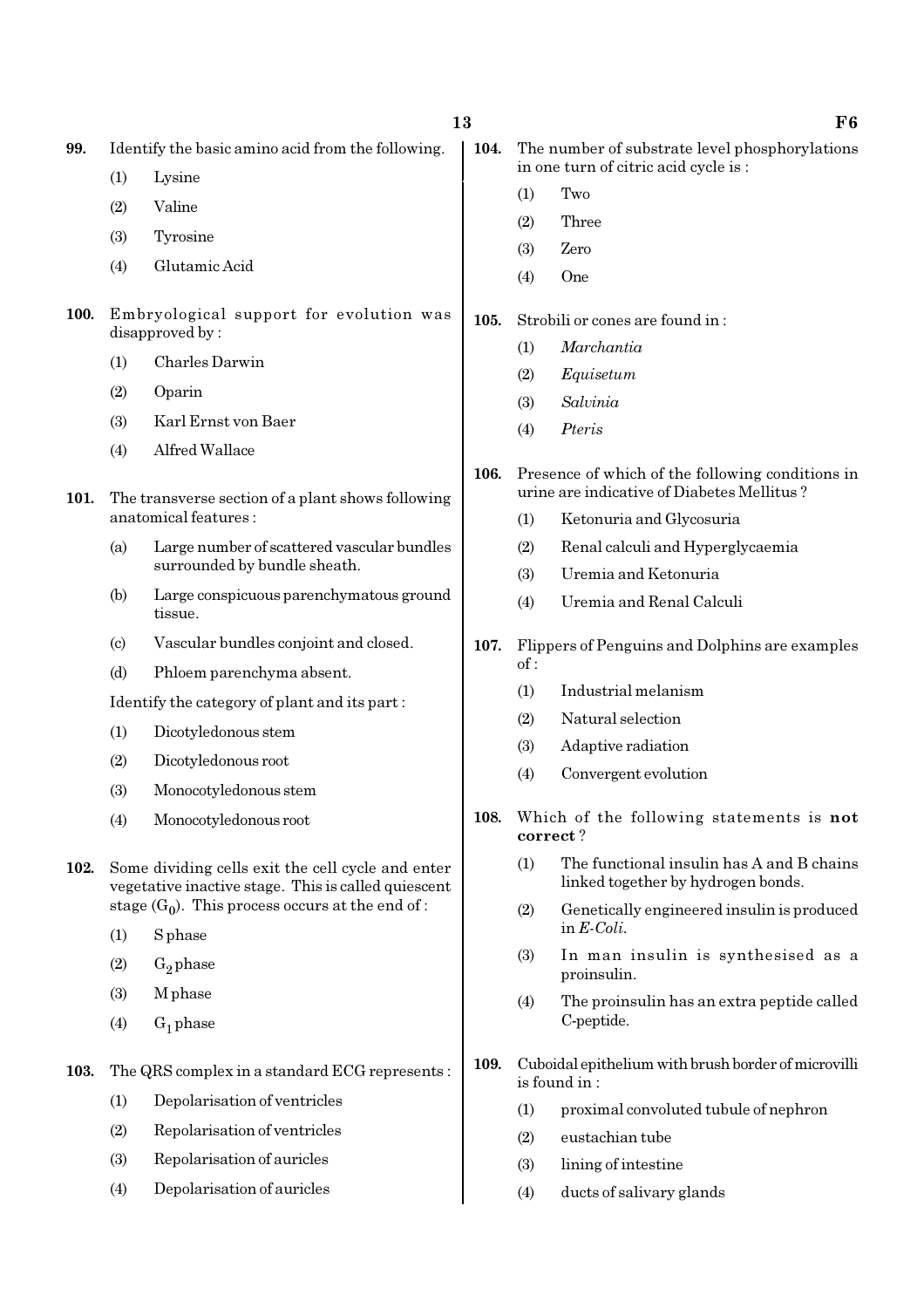| F6   |                                                              |                                                             |                                                              |                                   |                         |                                                                                                         | 14                                                 |                                                                             |                                                                              |                         |                                                  |                              |          |                                             |
|------|--------------------------------------------------------------|-------------------------------------------------------------|--------------------------------------------------------------|-----------------------------------|-------------------------|---------------------------------------------------------------------------------------------------------|----------------------------------------------------|-----------------------------------------------------------------------------|------------------------------------------------------------------------------|-------------------------|--------------------------------------------------|------------------------------|----------|---------------------------------------------|
| 110. | Match the following columns and select the                   |                                                             |                                                              |                                   |                         |                                                                                                         | 114.                                               |                                                                             | Match the following:                                                         |                         |                                                  |                              |          |                                             |
|      |                                                              | correct option.<br>Column-I                                 |                                                              |                                   | Column-II               | (a)                                                                                                     | Inhibitor of catalytic<br>Ricin<br>(i)<br>activity |                                                                             |                                                                              |                         |                                                  |                              |          |                                             |
|      | (a)                                                          |                                                             | Organ of Corti                                               |                                   | (i)                     | Connects middle<br>ear and pharynx                                                                      |                                                    | (b)                                                                         | Possess peptide bonds                                                        |                         |                                                  |                              | (ii)     | Malonate                                    |
|      | (b)                                                          | Cochlea                                                     |                                                              |                                   | (ii)                    | Coiled part of the<br>labyrinth                                                                         |                                                    | (c)                                                                         | Cell wall material in<br>fungi                                               |                         |                                                  | (iii)                        | Chitin   |                                             |
|      | $\left( \mathrm{c}\right)$                                   |                                                             | Eustachian tube                                              |                                   | (iii)                   | Attached to the<br>oval window                                                                          |                                                    | (d)                                                                         | Secondary metabolite<br>Choose the <b>correct</b> option from the following: |                         |                                                  | (iv)                         | Collagen |                                             |
|      | (d)                                                          | <b>Stapes</b>                                               |                                                              |                                   | (iv)                    | Located on the                                                                                          |                                                    |                                                                             | (a)                                                                          | (b)                     | $\left( \mathrm{c}\right)$                       | (d)                          |          |                                             |
|      |                                                              |                                                             |                                                              |                                   |                         | basilar                                                                                                 |                                                    | (1)                                                                         | (iii)                                                                        | (iv)                    | (i)                                              | (ii)                         |          |                                             |
|      |                                                              |                                                             |                                                              |                                   | (d)                     | membrane                                                                                                |                                                    | (2)                                                                         | (ii)                                                                         | (iii)                   | (i)                                              | (iv)                         |          |                                             |
|      | (1)                                                          | (a)<br>(iv)                                                 | (b)<br>(ii)                                                  | $\left( \mathrm{c}\right)$<br>(i) | (iii)                   |                                                                                                         |                                                    | (3)                                                                         | (ii)                                                                         | (iv)                    | (iii)                                            | (i)                          |          |                                             |
|      | (2)<br>(3)                                                   | (i)<br>(ii)                                                 | (ii)<br>(iii)                                                | (iv)<br>(i)                       | (iii)<br>(iv)           |                                                                                                         |                                                    | (4)                                                                         | (iii)                                                                        | (i)                     | (iv)                                             | (ii)                         |          |                                             |
|      | (4)                                                          | (iii)                                                       | (i)                                                          | (iv)                              | (ii)                    |                                                                                                         | 115.                                               |                                                                             |                                                                              |                         |                                                  |                              |          | Which of the following is not an inhibitory |
| 111. |                                                              |                                                             |                                                              |                                   |                         | Match the following columns and select the                                                              |                                                    |                                                                             | substance governing seed dormancy?                                           |                         |                                                  |                              |          |                                             |
|      |                                                              | correct option.                                             |                                                              |                                   |                         |                                                                                                         |                                                    | (1)                                                                         | Phenolic acid                                                                |                         |                                                  |                              |          |                                             |
|      |                                                              |                                                             | Column-I                                                     |                                   |                         | Column-II                                                                                               |                                                    | (2)                                                                         | Para-ascorbic acid                                                           |                         |                                                  |                              |          |                                             |
|      | (a)                                                          |                                                             | Eosinophils                                                  |                                   | (i)                     | Immune response                                                                                         |                                                    | (3)                                                                         |                                                                              | Gibberellic acid        |                                                  |                              |          |                                             |
|      | (b)                                                          | Basophils                                                   |                                                              |                                   | (ii)                    | Phagocytosis                                                                                            |                                                    | (4)                                                                         |                                                                              | Abscisic acid           |                                                  |                              |          |                                             |
|      |                                                              | Neutrophils<br>$\left( \mathrm{c}\right)$<br>(iii)          |                                                              |                                   | Release<br>histaminase, |                                                                                                         |                                                    |                                                                             |                                                                              |                         |                                                  |                              |          |                                             |
|      |                                                              |                                                             |                                                              |                                   |                         | 116.<br>destructive<br>enzymes                                                                          |                                                    | The plant parts which consist of two generations -<br>one within the other: |                                                                              |                         |                                                  |                              |          |                                             |
|      | (d)                                                          |                                                             |                                                              |                                   | (iv)                    | Release granules                                                                                        |                                                    | (a)                                                                         | Pollen grains inside the anther                                              |                         |                                                  |                              |          |                                             |
|      | Lymphocytes                                                  |                                                             |                                                              | containing<br>histamine           |                         | (b)                                                                                                     | Germinated pollen grain with two male<br>gametes   |                                                                             |                                                                              |                         |                                                  |                              |          |                                             |
|      |                                                              | (a)                                                         | (b)                                                          | $\left( \mathbf{c} \right)$       | (d)                     |                                                                                                         |                                                    | (c)                                                                         |                                                                              |                         | Seed inside the fruit                            |                              |          |                                             |
|      | (1)<br>(2)                                                   | (i)<br>(ii)                                                 | (ii)<br>(i)                                                  | (iv)<br>(iii)                     | (iii)<br>(iv)           |                                                                                                         |                                                    | (d)                                                                         |                                                                              |                         |                                                  | Embryo sac inside the ovule  |          |                                             |
|      | (3)                                                          | (iii)                                                       | (iv)                                                         | (ii)                              | (i)                     |                                                                                                         |                                                    | (1)                                                                         | $(c)$ and $(d)$                                                              |                         |                                                  |                              |          |                                             |
|      | (4)                                                          | (iv)                                                        | (i)                                                          | (ii)                              | (iii)                   |                                                                                                         |                                                    | (2)                                                                         |                                                                              | $(a)$ and $(d)$         |                                                  |                              |          |                                             |
| 112. |                                                              |                                                             |                                                              |                                   |                         | In which of the following techniques, the embryos<br>are transferred to assist those females who cannot |                                                    | (3)                                                                         | $(a)$ only                                                                   |                         |                                                  |                              |          |                                             |
|      |                                                              | conceive?                                                   |                                                              |                                   |                         |                                                                                                         |                                                    | (4)                                                                         |                                                                              | $(a)$ , $(b)$ and $(c)$ |                                                  |                              |          |                                             |
|      | (1)                                                          |                                                             | ICSI and ZIFT                                                |                                   |                         |                                                                                                         |                                                    |                                                                             |                                                                              |                         |                                                  |                              |          |                                             |
|      | GIFT and ICSI<br>(2)<br>ZIFT and IUT<br>(3)<br>GIFT and ZIFT |                                                             |                                                              | 117.                              | of:                     |                                                                                                         |                                                    |                                                                             |                                                                              |                         | Montreal protocol was signed in 1987 for control |                              |          |                                             |
|      | (4)                                                          |                                                             |                                                              |                                   |                         |                                                                                                         |                                                    | (1)                                                                         |                                                                              |                         |                                                  | Release of Green House gases |          |                                             |
| 113. | (1)                                                          |                                                             | The first phase of translation is:<br>Aminoacylation of tRNA |                                   |                         |                                                                                                         |                                                    | (2)                                                                         |                                                                              |                         | Disposal of e-wastes                             |                              |          |                                             |
|      | (2)                                                          |                                                             |                                                              |                                   |                         |                                                                                                         |                                                    | (3)                                                                         |                                                                              |                         |                                                  |                              |          | Transport of Genetically modified organisms |
|      | (3)                                                          | Recognition of an anti-codon<br>Binding of mRNA to ribosome |                                                              |                                   |                         |                                                                                                         |                                                    |                                                                             |                                                                              |                         |                                                  | from one country to another  |          |                                             |

 $\overline{\phantom{a}}$ 

(4) Recognition of DNA molecule

(4) Emission of ozone depleting substances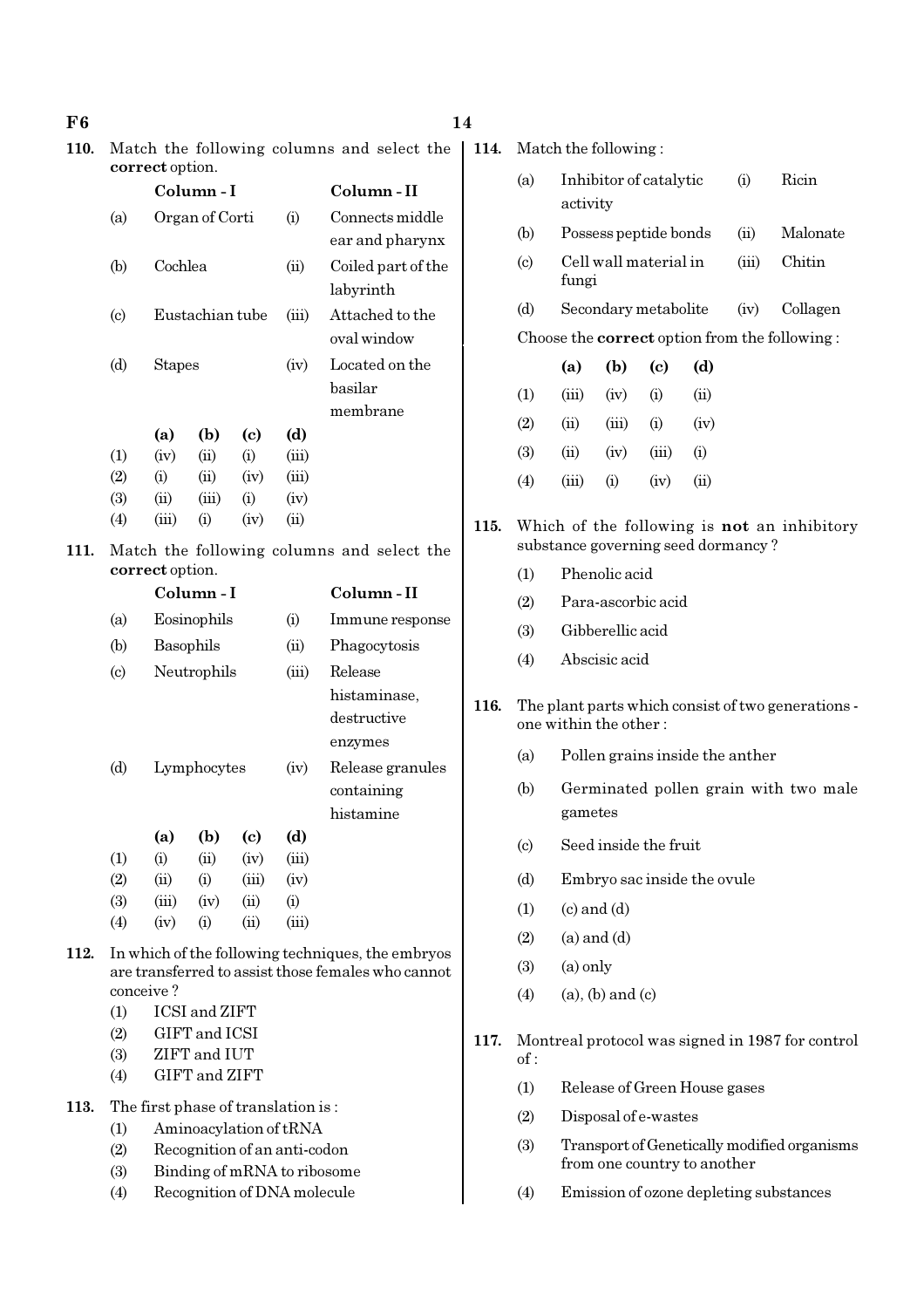- (1) They have DNA with protein coat.
- (2) They have free DNA without protein coat.
- (3) They have RNA with protein coat.
- (4) They have free RNA without protein coat.
- 119. Which of the following statements is correct ?
	- (1) Adenine pairs with thymine through three H-bonds.
	- (2) Adenine does not pair with thymine.
	- (3) Adenine pairs with thymine through two H-bonds.
	- (4) Adenine pairs with thymine through one H-bond.
- 120. In gel electrophoresis, separated DNA fragments can be visualized with the help of :
	- (1) Acetocarmine in UV radiation
	- (2) Ethidium bromide in infrared radiation
	- (3) Acetocarmine in bright blue light
	- (4) Ethidium bromide in UV radiation
- 121. Identify the correct statement with reference to human digestive system.
	- (1) Ileum is a highly coiled part.
	- (2) Vermiform appendix arises from duodenum.
	- (3) Ileum opens into small intestine.
	- (4) Serosa is the innermost layer of the alimentary canal.
- 122. If the distance between two consecutive base pairs is 0.34 nm and the total number of base pairs of a DNA double helix in a typical mammalian cell is  $6.6 \times 10^9$  bp, then the length of the DNA is approximately :
	- (1) 2.2 meters
	- (2) 2.7 meters
	- (3) 2.0 meters
	- (4) 2.5 meters

123. Match the following columns and select the correct option.

# Column - I Column - II (a) Gregarious, polyphagous (i) Asterias pest (b) Adult with radial (ii) Scorpion symmetry and larva with bilateral symmetry (c) Book lungs (iii) Ctenoplana (d) Bioluminescence (iv) Locusta (a) (b) (c) (d)  $(1)$   $(iii)$   $(ii)$   $(i)$   $(iv)$  $(2)$   $(ii)$   $(i)$   $(iii)$   $(iv)$  $(3)$  (i) (iii) (ii) (iv)  $(4)$   $(iv)$   $(i)$   $(ii)$   $(iii)$ 124. Select the correct match. (1) Sickle cell anaemia - Autosomal recessive trait, chromosome-11 (2) Thalassemia - X linked

(3) Haemophilia - Y linked (4) Phenylketonuria - Autosomal

dominant trait

- 125. In relation to Gross primary productivity and Net primary productivity of an ecosystem, which one of the following statements is correct ?
	- (1) Gross primary productivity and Net primary productivity are one and same.
	- (2) There is no relationship between Gross primary productivity and Net primary productivity.
	- (3) Gross primary productivity is always less than net primary productivity.
	- (4) Gross primary productivity is always more than net primary productivity.
- 126. Bt cotton variety that was developed by the introduction of toxin gene of Bacillus thuringiensis (Bt) is resistant to :
	- (1) Plant nematodes
	- (2) Insect predators
	- (3) Insect pests
	- (4) Fungal diseases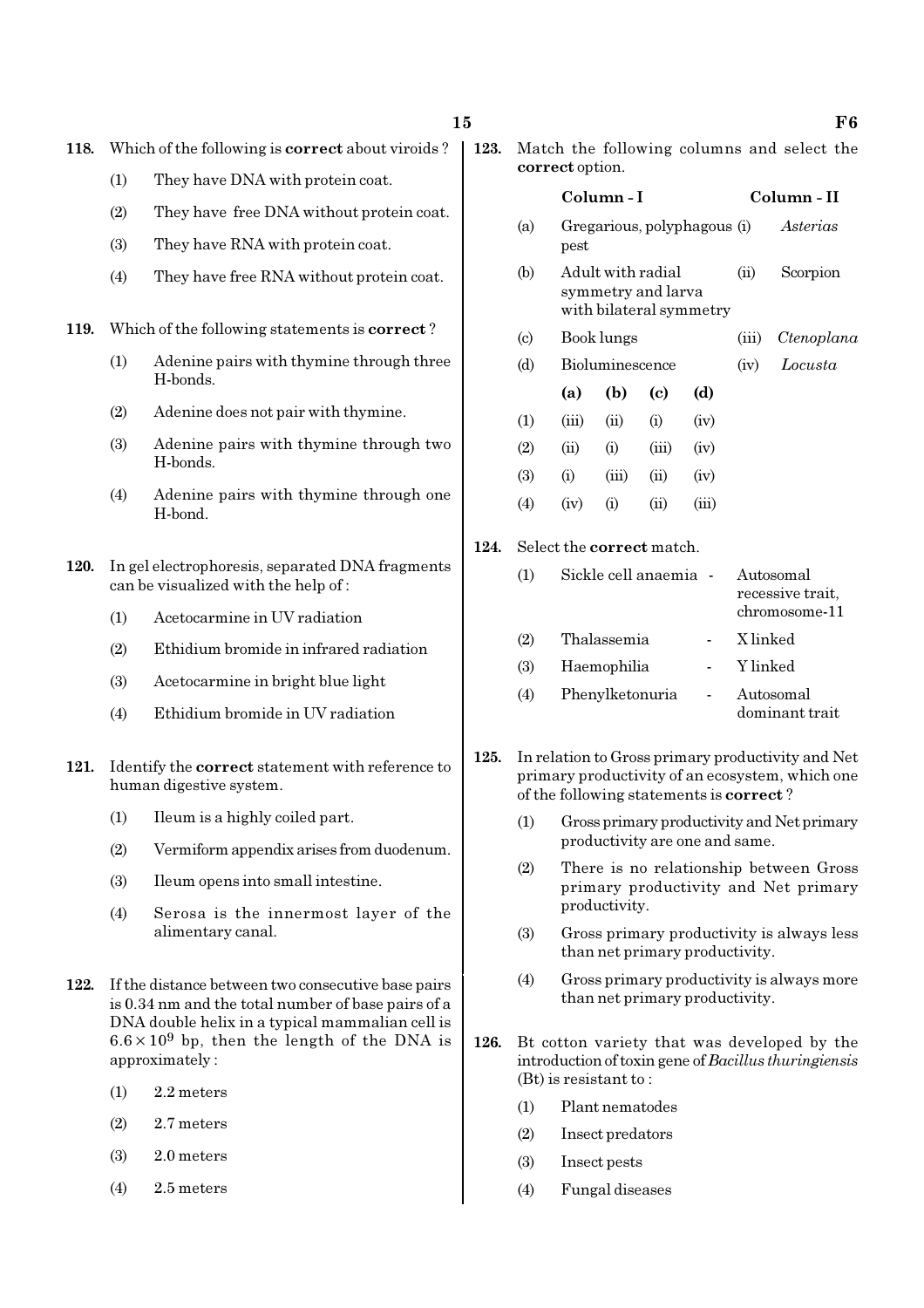#### $F6$  16

- 127. Select the correct events that occur during inspiration.
	- (a) Contraction of diaphragm
	- (b) Contraction of external inter-costal muscles
	- (c) Pulmonary volume decreases
	- (d) Intra pulmonary pressure increases
	- $(1)$   $(a)$ ,  $(b)$  and  $(d)$
	- $(2)$  only  $(d)$
	- $(3)$   $(a)$  and  $(b)$
	- $(4)$   $(c)$  and  $(d)$
- 128. Which of the following is not an attribute of a population ?
	- (1) Mortality
	- (2) Species interaction
	- (3) Sex ratio
	- (4) Natality
- 129. The process responsible for facilitating loss of water in liquid form from the tip of grass blades at night and in early morning is :
	- (1) Imbibition
	- (2) Plasmolysis
	- (3) Transpiration
	- (4) Root pressure
- 130. Match the following with respect to meiosis :
	- (a) Zygotene (i) Terminalization
	- (b) Pachytene (ii) Chiasmata
	- (c) Diplotene (iii) Crossing over
	- (d) Diakinesis (iv) Synapsis

Select the correct option from the following :

|     | (a)   | (b)   | (c)   | (d)      |
|-----|-------|-------|-------|----------|
| (1) | (i)   | (ii)  | (iv)  | (iii)    |
| (2) | (ii)  | (iv)  | (iii) | (i)      |
| (3) | (iii) | (iv)  | (i)   | (ii)     |
| (4) | (iv)  | (iii) | (i)   | $\rm(i)$ |

- 131. If the head of cockroach is removed, it may live for few days because :
	- (1) the head holds a small proportion of a nervous system while the rest is situated along the ventral part of its body.
	- (2) the head holds a  $1/3^{rd}$  of a nervous system while the rest is situated along the dorsal part of its body.
	- (3) the supra-oesophageal ganglia of the cockroach are situated in ventral part of abdomen.
	- (4) the cockroach does not have nervous system.
- 132. Match the following diseases with the causative organism and select the correct option.

|                            |            | Column - I | Column-II |       |             |
|----------------------------|------------|------------|-----------|-------|-------------|
| (a)                        | Typhoid    |            |           | (i)   | Wuchereria  |
| (b)                        |            | Pneumonia  |           | (ii)  | Plasmodium  |
| $\left( \mathrm{c}\right)$ | Filariasis |            |           | (iii) | Salmonella  |
| (d)                        |            | Malaria    |           |       | Haemophilus |
|                            | (a)        | (b)        | (c)       | (d)   |             |
| (1)                        | (ii)       | (i)        | (iii)     | (iv)  |             |
| (2)                        | (iv)       | (i)        | (ii)      | (iii) |             |
| (3)                        | (i)        | (iii)      | (ii)      | (iv)  |             |
| (4)                        | (iii)      | (iv)       | $\rm(i)$  | (ii)  |             |

- 133. The product(s) of reaction catalyzed by nitrogenase in root nodules of leguminous plants is/are :
	- (1) Ammonia and oxygen
	- (2) Ammonia and hydrogen
	- (3) Ammonia alone
	- (4) Nitrate alone
- 134. Which of the following hormone levels will cause release of ovum (ovulation) from the graffian follicle ?
	- (1) Low concentration of LH
	- (2) Low concentration of FSH
	- (3) High concentration of Estrogen
	- (4) High concentration of Progesterone
- 135. Identify the substances having glycosidic bond and peptide bond, respectively in their structure :
	- (1) Cellulose, lecithin
	- (2) Inulin, insulin
	- (3) Chitin, cholesterol
	- (4) Glycerol, trypsin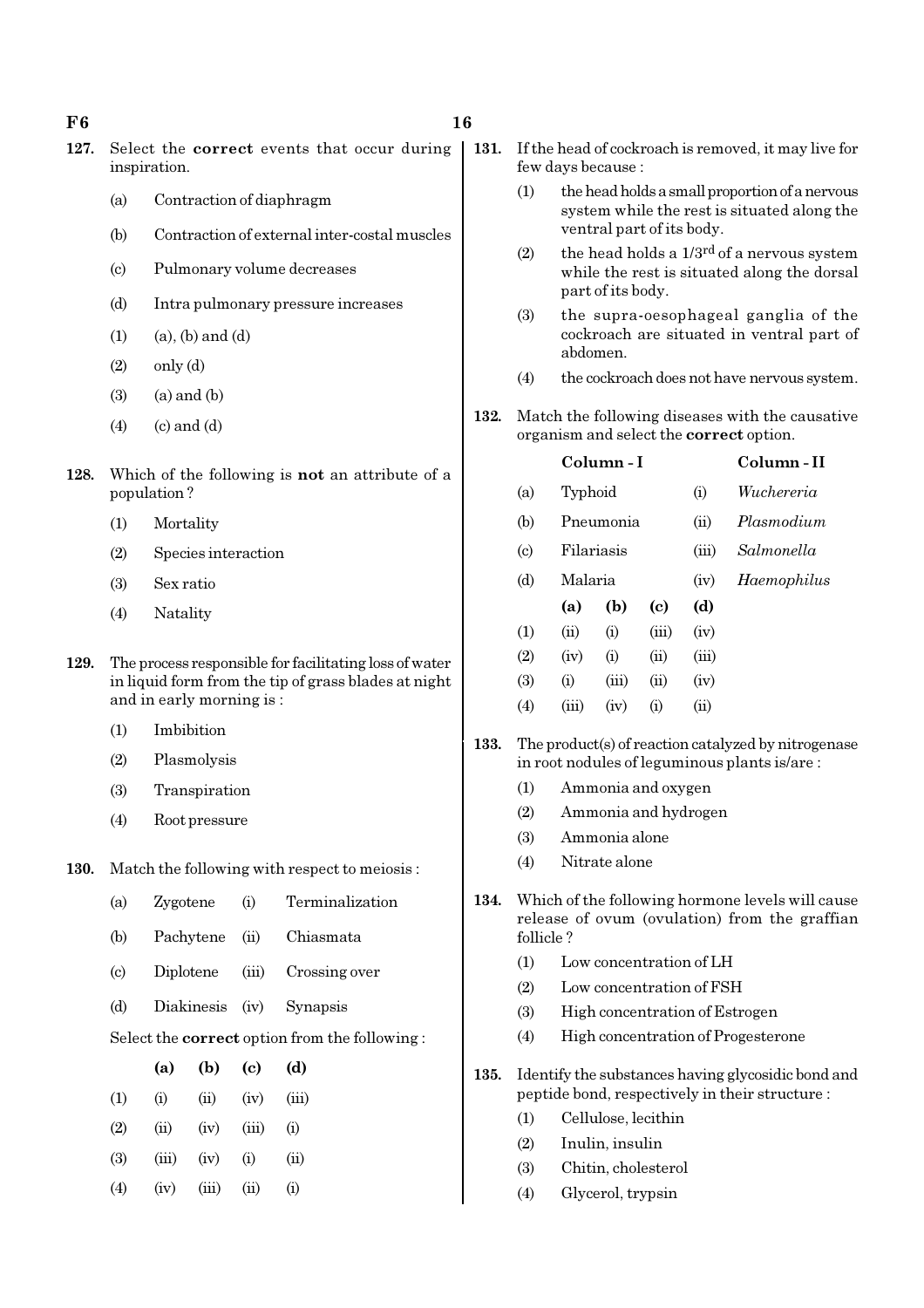- 136. A charged particle having drift velocity of  $7.5 \times 10^{-4}$  m s<sup>-1</sup> in an electric field of  $3 \times 10^{-10}$  Vm<sup>-1</sup>, has a mobility in m<sup>2</sup> V<sup>-1</sup> s<sup>-1</sup>  $of:$ 
	- $(1)$  2.5×10<sup>-6</sup>
	- $(2)$  2.25 × 10<sup>-15</sup>
	- $(3)$  2.25  $\times$  10<sup>15</sup>
	- (4)  $2.5 \times 10^6$
- 137. The mean free path for a gas, with molecular diameter d and number density n can be expressed as :

(1) 
$$
\frac{1}{\sqrt{2} n^2 \pi d^2}
$$
  
\n(2) 
$$
\frac{1}{\sqrt{2} n^2 \pi^2 d^2}
$$
  
\n(3) 
$$
\frac{1}{\sqrt{2} n \pi d}
$$
  
\n(4) 
$$
\frac{1}{\sqrt{2} n \pi d^2}
$$

- 138. The energy equivalent of 0.5 g of a substance is:
	- (1)  $1.5 \times 10^{13}$  J
	- $(2)$  0.5  $\times$  10<sup>13</sup> J
	- (3)  $4.5 \times 10^{16}$  J
	- $(4)$  4.5  $\times$  10<sup>13</sup> J
- 139. Assume that light of wavelength 600 nm is coming from a star. The limit of resolution of telescope whose objective has a diameter of 2 m is :
	- (1)  $7.32 \times 10^{-7}$  rad
	- (2)  $6.00 \times 10^{-7}$  rad
	- (3)  $3.66 \times 10^{-7}$  rad
	- (4)  $1.83 \times 10^{-7}$  rad
- 140. A long solenoid of 50 cm length having 100 turns carries a current of 2.5 A. The magnetic field at the centre of the solenoid is :
	- $(\mu_0 = 4\pi \times 10^{-7} \text{ T m A}^{-1})$
	- (1) 6.28 $\times$ 10<sup>-5</sup> T
	- (2)  $3.14 \times 10^{-5}$  T
	- (3) 6.28 $\times$ 10<sup>-4</sup> T
	- (4)  $3.14 \times 10^{-4}$  T
- 141. The quantities of heat required to raise the temperature of two solid copper spheres of radii  $r_1$  and  $r_2$  ( $r_1$ =1.5  $r_2$ ) through 1 K are in the ratio :
	- (1) 3  $\overline{2}$ (2) 5 3 (3) 27 8  $(4)$ 4
- 142. The capacitance of a parallel plate capacitor with air as medium is  $6 \mu$ F. With the introduction of a dielectric medium, the capacitance becomes  $30 \mu$ F. The permittivity of the medium is :

$$
(\epsilon_0 = 8.85 \times 10^{-12} \, \text{C}^2 \, \text{N}^{-1} \, \text{m}^{-2})
$$

- (1)  $0.44 \times 10^{-10}$  C<sup>2</sup> N<sup>-1</sup> m<sup>-2</sup>
- (2)  $5.00 \text{ C}^2 \text{ N}^{-1} \text{ m}^{-2}$
- (3)  $0.44 \times 10^{-13}$  C<sup>2</sup> N<sup>-1</sup> m<sup>-2</sup>
- (4)  $1.77 \times 10^{-12}$  C<sup>2</sup> N<sup>-1</sup> m<sup>-2</sup>
- 143. A short electric dipole has a dipole moment of  $16 \times 10^{-9}$  C m. The electric potential due to the dipole at a point at a distance of 0.6 m from the centre of the dipole, situated on a line making an angle of  $60^\circ$  with the dipole axis is :

$$
\left(\frac{1}{4\pi\epsilon_0} = 9 \times 10^9 \text{ N m}^2/\text{C}^2\right)
$$
  
(1) 400 V

- (2) zero
- $(3)$  50 V
- $(4)$  200 V
- 144. Two particles of mass 5 kg and 10 kg respectively are attached to the two ends of a rigid rod of length 1 m with negligible mass.

The centre of mass of the system from the 5 kg particle is nearly at a distance of :

- (1) 67 cm
- (2) 80 cm
- (3) 33 cm
- (4) 50 cm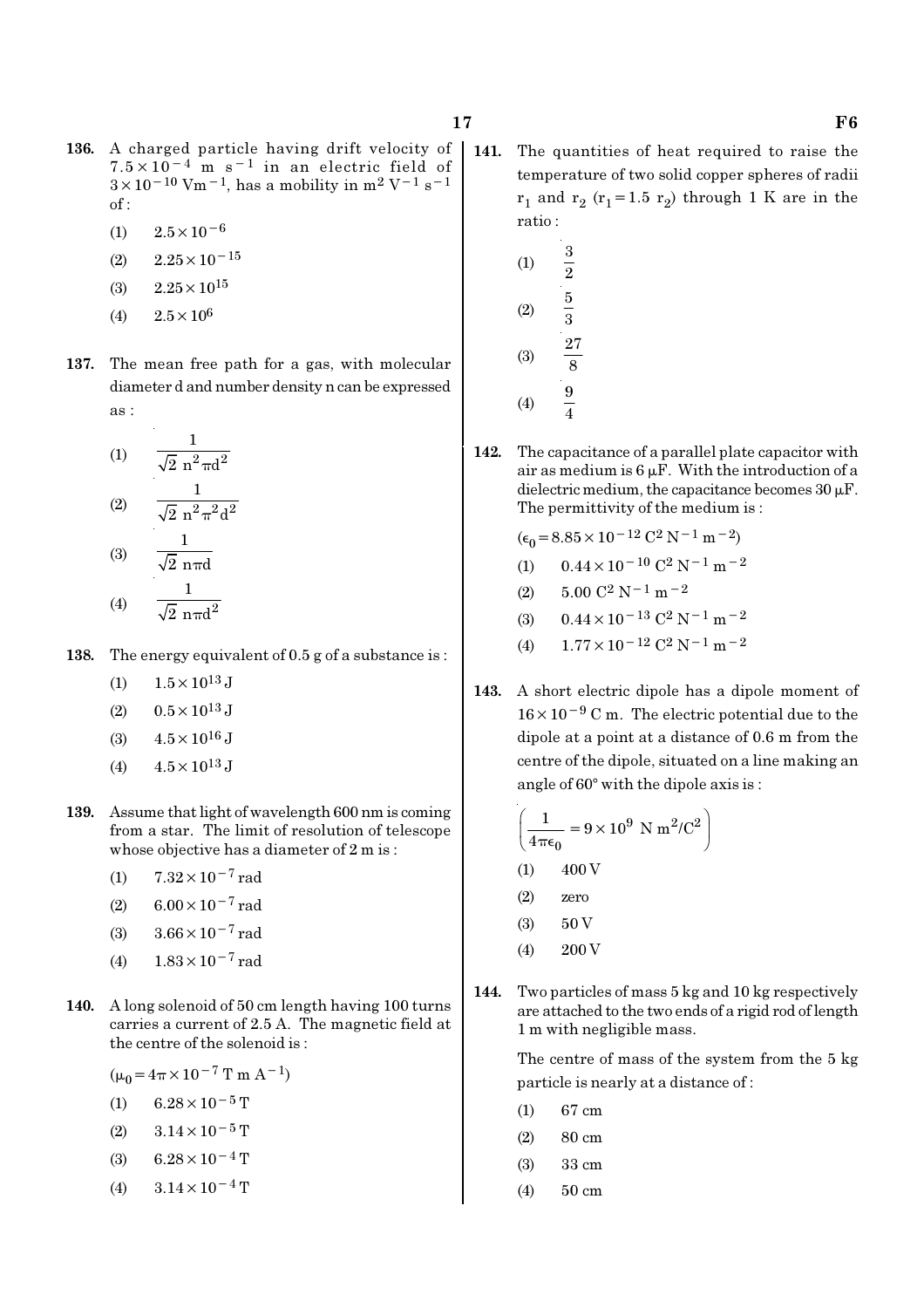- **145.** The Brewsters angle  $i<sub>b</sub>$  for an interface should be :
	- (1)  $45^{\circ} < i_b < 90^{\circ}$
	- (2)  $i_h = 90^\circ$
	- (3)  $0^{\circ} < i_b < 30^{\circ}$
	- (4)  $30^{\circ} < i_b < 45^{\circ}$
- 146. For which one of the following, Bohr model is not valid ?
	- (1) Deuteron atom
	- (2) Singly ionised neon atom  $(Ne^+)$
	- (3) Hydrogen atom
	- (4) Singly ionised helium atom  $(He<sup>+</sup>)$
- 147. Find the torque about the origin when a force of  $\overset{\wedge}{3}$  N acts on a particle whose position vector is  $2 \hat{k}$  m  $\cdot$ 
	- (1)  $-6\hat{i}$  N m
	- (2)  $6 \stackrel{\wedge}{k}$  N m
	- (3)  $6i \text{ N m}$
	- (4)  $6\hat{j}$  N m
- 148. For transistor action, which of the following statements is correct ?
	- (1) Both emitter junction as well as the collector junction are forward biased.
	- (2) The base region must be very thin and lightly doped.
	- (3) Base, emitter and collector regions should have same doping concentrations.
	- (4) Base, emitter and collector regions should have same size.

149. Which of the following graph represents the variation of resistivity  $(\rho)$  with temperature (T) for copper ?



150. A spherical conductor of radius 10 cm has a charge of  $3.2 \times 10^{-7}$  C distributed uniformly. What is the magnitude of electric field at a point 15 cm from the centre of the sphere ?

$$
\left(\frac{1}{4\pi\epsilon_0} = 9 \times 10^9 \text{ N m}^2/\text{C}^2\right)
$$
  
(1) 1.28 × 10<sup>6</sup> N/C

- (2)  $1.28 \times 10^7$  N/C
- (3)  $1.28 \times 10^4$  N/C
- (4)  $1.28 \times 10^5$  N/C
- 151. A screw gauge has least count of 0.01 mm and there are 50 divisions in its circular scale.

The pitch of the screw gauge is :

- (1) 0.5 mm
- (2) 1.0 mm
- (3) 0.01 mm
- (4) 0.25 mm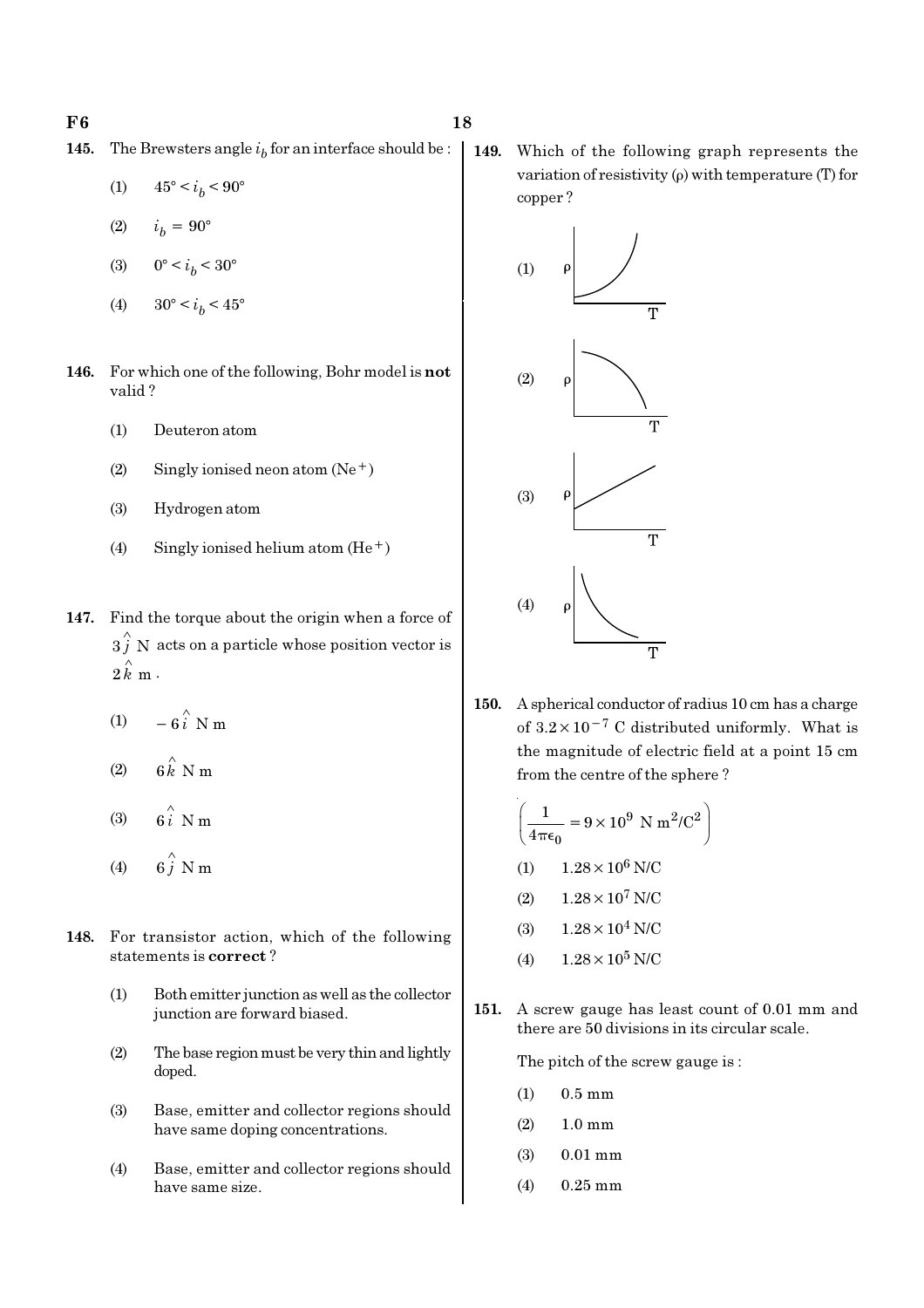- 152. A series LCR circuit is connected to an ac voltage source. When L is removed from the circuit, the phase difference between current and voltage  $is \frac{1}{3}$ π . If instead C is removed from the circuit, the phase difference is again  $\frac{1}{3}$ π between current and voltage. The power factor of the circuit is :
	- $(1)$  1.0
	- $(2) \quad -1.0$
	- (3) zero
	- $(4)$  0.5
- 153. A ball is thrown vertically downward with a velocity of 20 m/s from the top of a tower. It hits the ground after some time with a velocity of 80 m/s. The height of the tower is :  $(g=10 \text{ m/s}^2)$ 
	- (1) 320 m
	- (2) 300 m
	- (3) 360 m
	- (4) 340 m
- 154. A body weighs 72 N on the surface of the earth. What is the gravitational force on it, at a height equal to half the radius of the earth ?
	- (1) 30 N
	- (2) 24 N
	- (3) 48 N
	- (4) 32 N
- 155. The energy required to break one bond in DNA is  $10^{-20}$  J. This value in eV is nearly :
	- (1) 0.06
	- (2) 0.006
	- (3) 6
	- (4) 0.6
- 156. A wire of length L, area of cross section A is hanging from a fixed support. The length of the wire changes to  $\mathrm{L}_1$  when mass M is suspended from its free end. The expression for Young's modulus is :
	- (1)  $\mathrm{\mathrm{AL}}_{1}$ MgL MgL
	- (2) 1  $A(L_1 - L)$  $M_{\odot}$

$$
(3) \quad \frac{\text{MgL}_1}{\text{AL}} \quad (3)
$$

$$
(4) \qquad \frac{\text{Mg}(L_1 - L)}{\text{AL}}
$$

- 157. An electron is accelerated from rest through a potential difference of V volt. If the de Broglie wavelength of the electron is  $1.227 \times 10^{-2}$  nm, the potential difference is :
	- $(1)$  10<sup>3</sup> V
	- $(2)$  10<sup>4</sup> V
	- (3) 10 V
	- (4)  $10^2$  V
- 158. Two bodies of mass 4 kg and 6 kg are tied to the ends of a massless string. The string passes over a pulley which is frictionless (see figure). The acceleration of the system in terms of acceleration due to gravity (g) is :



- 159. Light of frequency 1.5 times the threshold frequency is incident on a photosensitive material. What will be the photoelectric current if the frequency is halved and intensity is doubled ?
	- (1) one-fourth
	- (2) zero
	- (3) doubled
	- (4) four times
- 160. Taking into account of the significant figures, what is the value of 9.99 m−0.0099 m ?
	- $(1)$  9.980 m
	- $(2)$  9.9 m
	- (3) 9.9801 m
	- $(4)$  9.98 m
- 161. A ray is incident at an angle of incidence  $i$  on one surface of a small angle prism (with angle of prism A) and emerges normally from the opposite surface. If the refractive index of the material of the prism is  $\mu$ , then the angle of incidence is nearly equal to :
	- $(1)$   $\mu$ A

$$
\begin{array}{cc}\n\text{(2)} & \frac{\mu \mathbf{A}}{2} \\
\text{(3)} & \frac{\mathbf{A}}{2\mu} \\
\text{(4)} & \frac{\mu \mathbf{A}}{2\mathbf{A}}\n\end{array}
$$

$$
(4) \quad \frac{2\pi}{\mu}
$$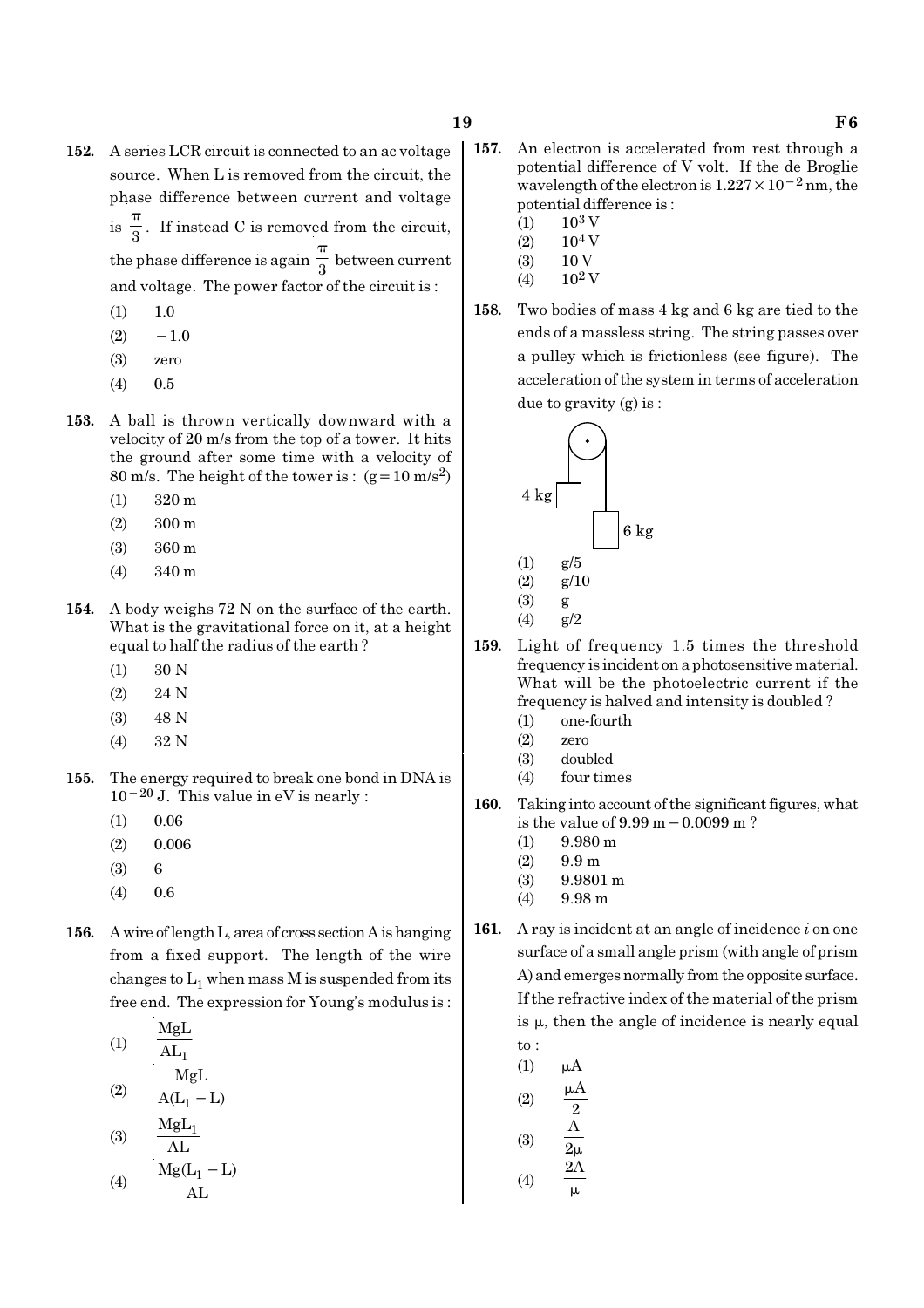- 162. The increase in the width of the depletion region in a p-n junction diode is due to :
	- (1) both forward bias and reverse bias
	- (2) increase in forward current
	- (3) forward bias only
	- (4) reverse bias only
- 163. In a guitar, two strings A and B made of same material are slightly out of tune and produce beats of frequency 6 Hz. When tension in B is slightly decreased, the beat frequency increases to 7 Hz. If the frequency of A is 530 Hz, the original frequency of B will be :
	- (1) 536 Hz
	- (2) 537 Hz
	- (3) 523 Hz
	- (4) 524 Hz
- 164. The ratio of contributions made by the electric field and magnetic field components to the intensity of an electromagnetic wave is : (c=speed of electromagnetic waves)
	- $(1) 1 : c$
	- (2)  $1 : c^2$
	- $(3)$  c : 1
	- $(4) \quad 1 : 1$
- 165. In a certain region of space with volume  $0.2 \text{ m}^3$ , the electric potential is found to be 5 V throughout. The magnitude of electric field in this region is :
	- $(1)$  1 N/C
	- (2) 5 N/C
	- (3) zero
	- (4) 0.5 N/C
- 166. In Young's double slit experiment, if the separation between coherent sources is halved and the distance of the screen from the coherent sources is doubled, then the fringe width becomes :
	- (1) four times
	- (2) one-fourth
	- (3) double
	- (4) half

167. For the logic circuit shown, the truth table is :



- 168. A resistance wire connected in the left gap of a metre bridge balances a 10  $\Omega$  resistance in the right gap at a point which divides the bridge wire in the ratio 3 : 2. If the length of the resistance wire is 1.5 m, then the length of 1  $\Omega$  of the resistance wire is :
	- (1)  $1.5 \times 10^{-1}$  m
	- (2)  $1.5 \times 10^{-2}$  m
	- (3)  $1.0 \times 10^{-2}$  m
	- (4)  $1.0 \times 10^{-1}$  m
- **169.** When a uranium isotope  $^{235}_{92}$ U is bombarded with a neutron, it generates  $^{89}_{36}\text{Kr}$  , three neutrons and :
	- (1)  $\frac{101}{36}$ Kr
	- (2)  $\frac{103}{36} \text{Kr}$
	- (3)  $\frac{144}{56}Ba$
	- (4)  $\frac{91}{40}Zr$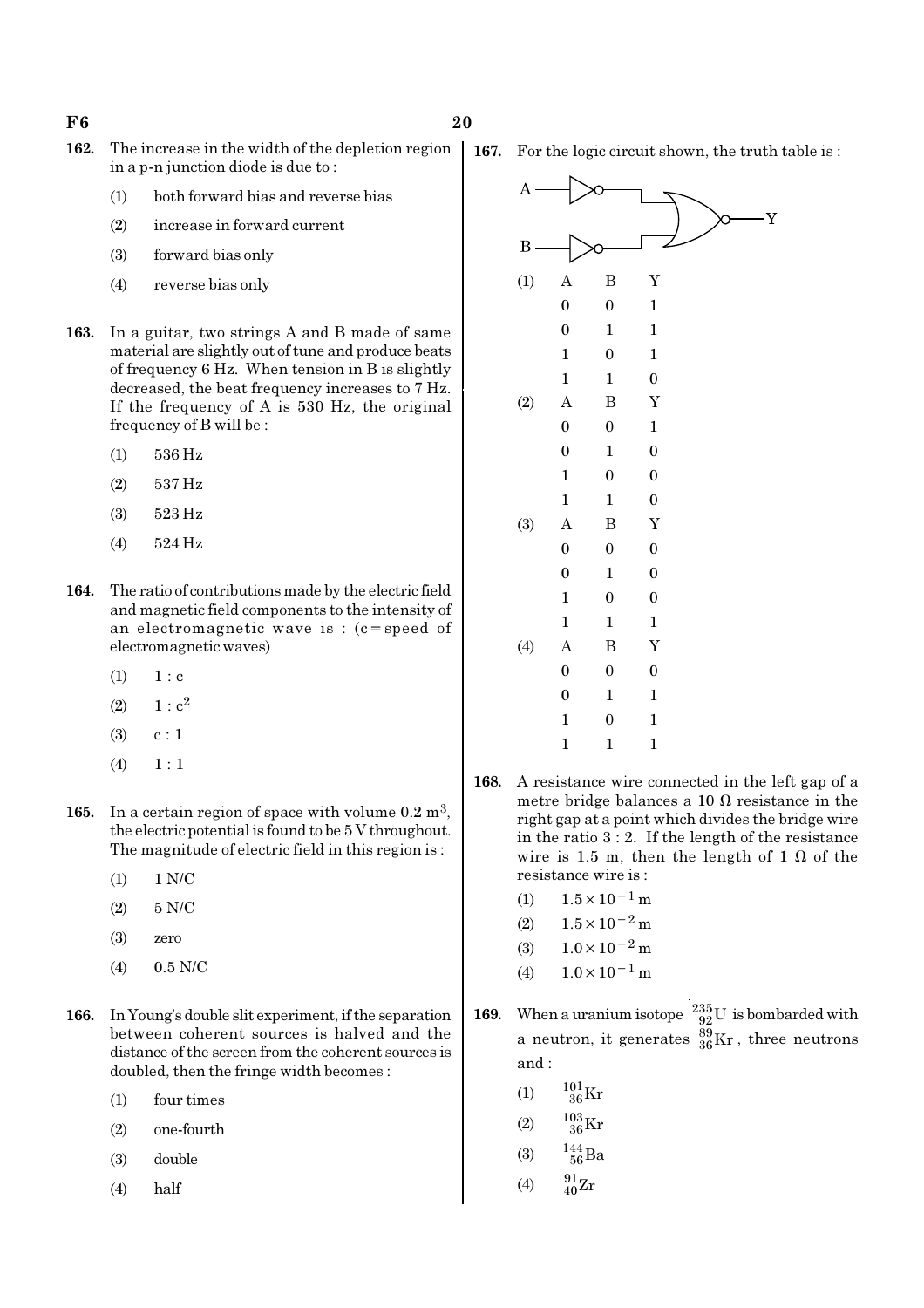170. The color code of a resistance is given below :



The values of resistance and tolerance, respectively, are :

- 
- (1)  $4.7 \text{ k}\Omega, 5\%$ (2)  $470 \Omega, 5\%$
- (3)  $470 \text{ k}\Omega, 5\%$
- (4)  $47 \text{ k}\Omega$ , 10%
- 171. A capillary tube of radius r is immersed in water
- and water rises in it to a height h. The mass of the water in the capillary is 5 g. Another capillary tube of radius 2r is immersed in water. The mass of water that will rise in this tube is :
	- $(1)$  10.0 g
	- $(2)$  20.0 g
	- (3) 2.5 g
	- (4) 5.0 g
- 172. A cylinder contains hydrogen gas at pressure of 249 kPa and temperature 27°C.
	- Its density is :  $(R=8.3 \text{ J mol}^{-1}\text{ K}^{-1})$
	- (1)  $0.1 \text{ kg/m}^3$
	- (2)  $0.02 \text{ kg/m}^3$
	- (3)  $0.5 \text{ kg/m}^3$
	- (4)  $0.2 \text{ kg/m}^3$
- 173. The solids which have the negative temperature coefficient of resistance are :
	- (1) semiconductors only
	- (2) insulators and semiconductors
	- (3) metals
	- (4) insulators only
- 174. The average thermal energy for a mono-atomic gas is : ( $\rm{k_{B}}$  is Boltzmann constant and T, absolute temperature)
	- (1)  $\frac{3}{8}$  k<sub>B</sub>  $\frac{5}{2}$  k<sub>B</sub>T  $(2)$   $\frac{1}{2}$  k<sub>B</sub>  $rac{7}{2}$  k<sub>B</sub>T (3)  $\frac{1}{2}$  k<sub>B</sub>  $\frac{1}{2} k_B T$ (4)  $\frac{3}{8}$  k<sub>B</sub>  $\frac{3}{2}$  k<sub>B</sub>T
- 175. Light with an average flux of  $20$  W/cm<sup>2</sup> falls on a non-reflecting surface at normal incidence having surface area 20 cm<sup>2</sup>. The energy received by the surface during time span of 1 minute is :
	- (1)  $24 \times 10^3$  J
	- (2)  $48 \times 10^3$  J
	- (3)  $10 \times 10^3$  J
	- (4)  $12 \times 10^3$  J
- 176. Dimensions of stress are :
	- (1)  $[ML^0T^{-2}]$
	- (2)  $[ML^{-1}T^{-2}]$
	- (3)  $[MLT^{-2}]$
	- (4)  $[ML^2T^{-2}]$
- 177. Two cylinders A and B of equal capacity are connected to each other via a stop cock. A contains an ideal gas at standard temperature and pressure. B is completely evacuated. The entire system is thermally insulated. The stop cock is suddenly opened. The process is :
	- (1) isochoric
	- (2) isobaric
	- (3) isothermal
	- (4) adiabatic
- 178. An iron rod of susceptibility 599 is subjected to a magnetising field of 1200 A m−1. The permeability of the material of the rod is :
	- $(\mu_0 = 4\pi \times 10^{-7} \text{ T m A}^{-1})$
	- (1)  $2.4\pi \times 10^{-5}$  T m A<sup>-1</sup>
	- (2)  $2.4\pi \times 10^{-7}$  T m A<sup>-1</sup>
	- (3)  $2.4\pi \times 10^{-4}$  T m A<sup>-1</sup>
	- (4)  $8.0 \times 10^{-5}$  T m A<sup>-1</sup>
- 179. The phase difference between displacement and acceleration of a particle in a simple harmonic motion is :
	- (1)  $\frac{\pi}{2}$  rad π
	- (2) zero
	- (3)  $\pi$  rad
	- (4)  $\frac{3\pi}{2}$  rad π
- 180. A 40  $\mu$ F capacitor is connected to a 200 V, 50 Hz ac supply. The rms value of the current in the circuit is, nearly :
	- $(1)$  2.5 A
	- (2) 25.1 A
	- (3) 1.7 A
	- $(4)$  2.05 A

- o 0 o -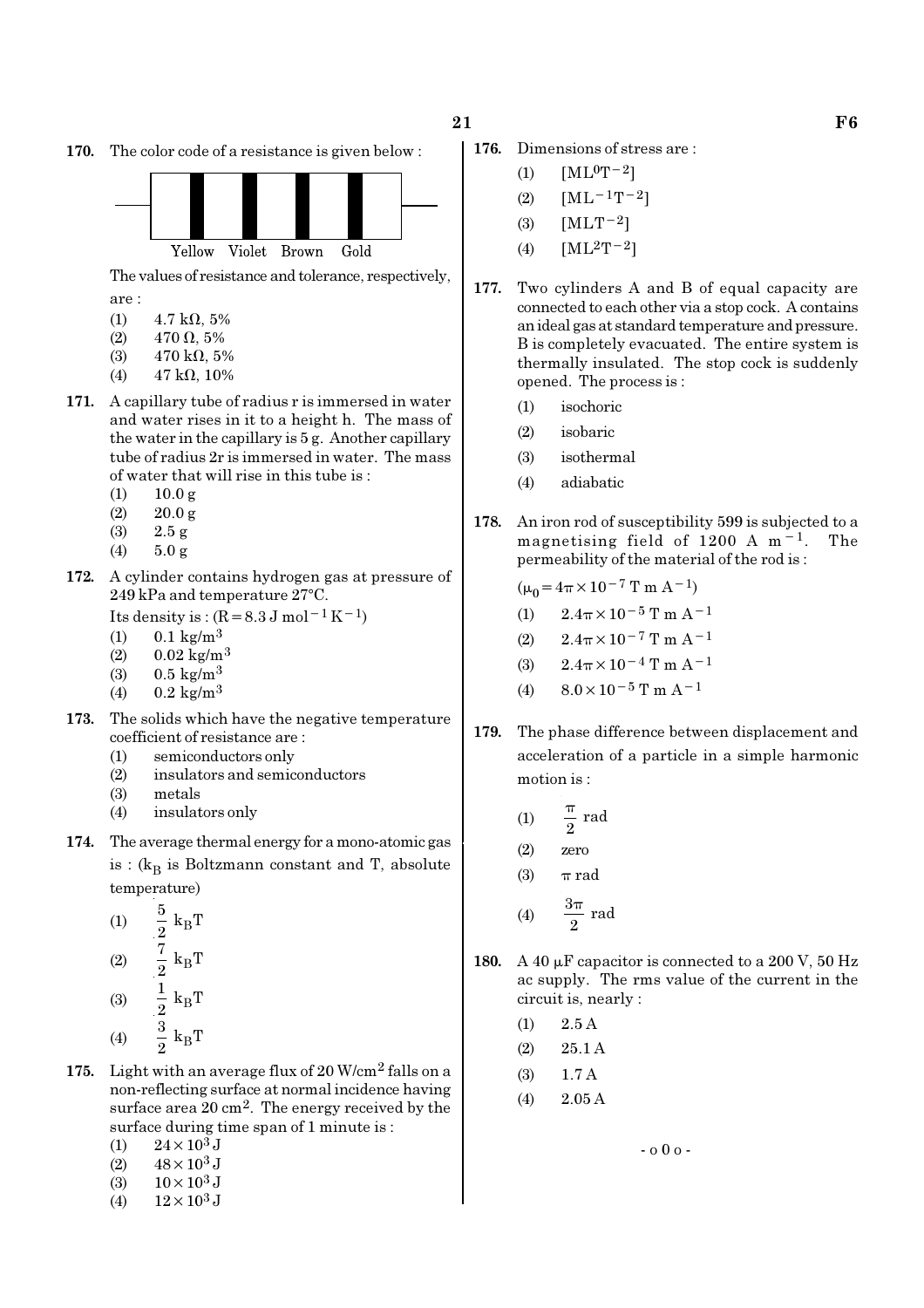# $F6$  and  $22$ Space For Rough Work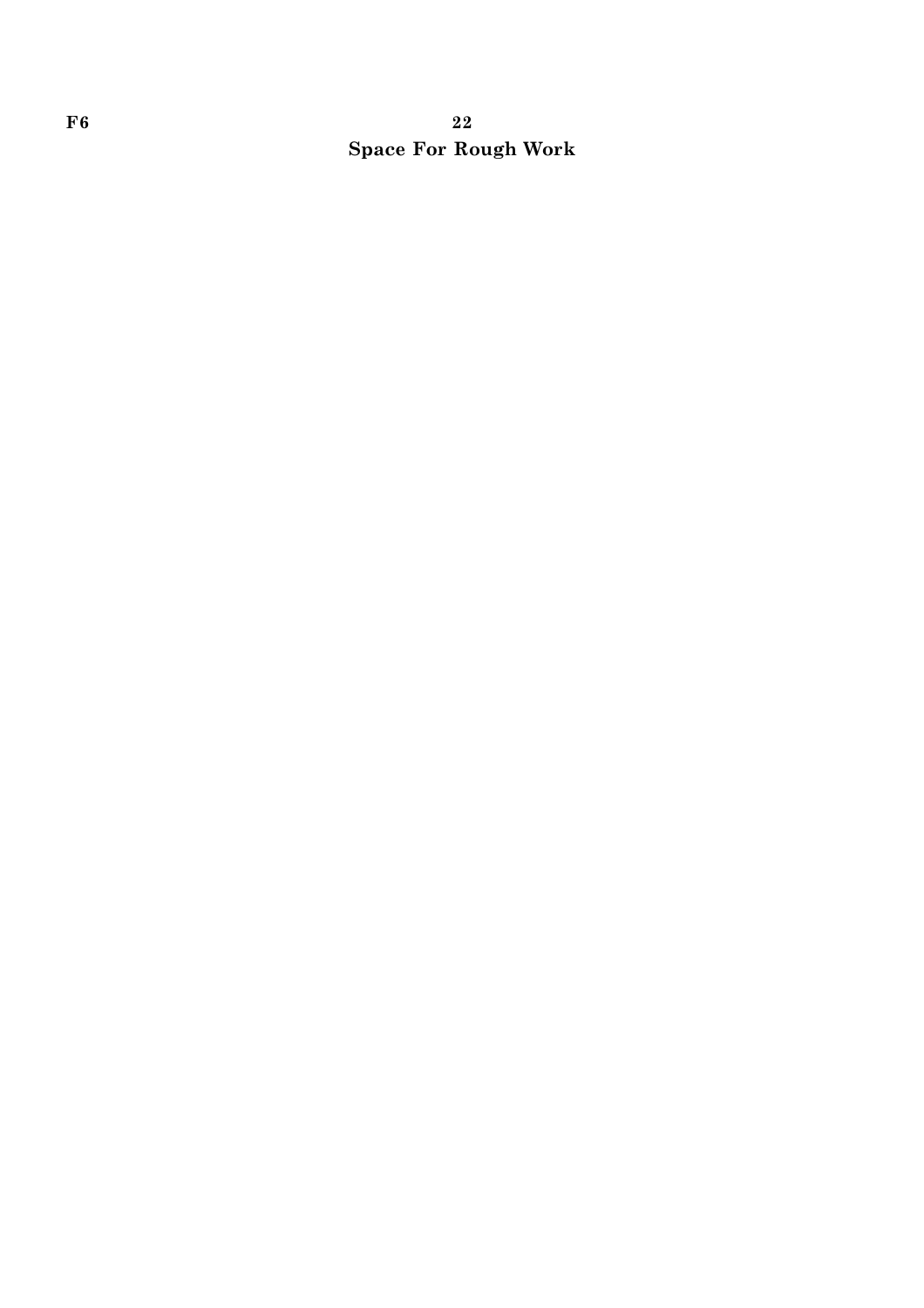# 23 F6 Space For Rough Work